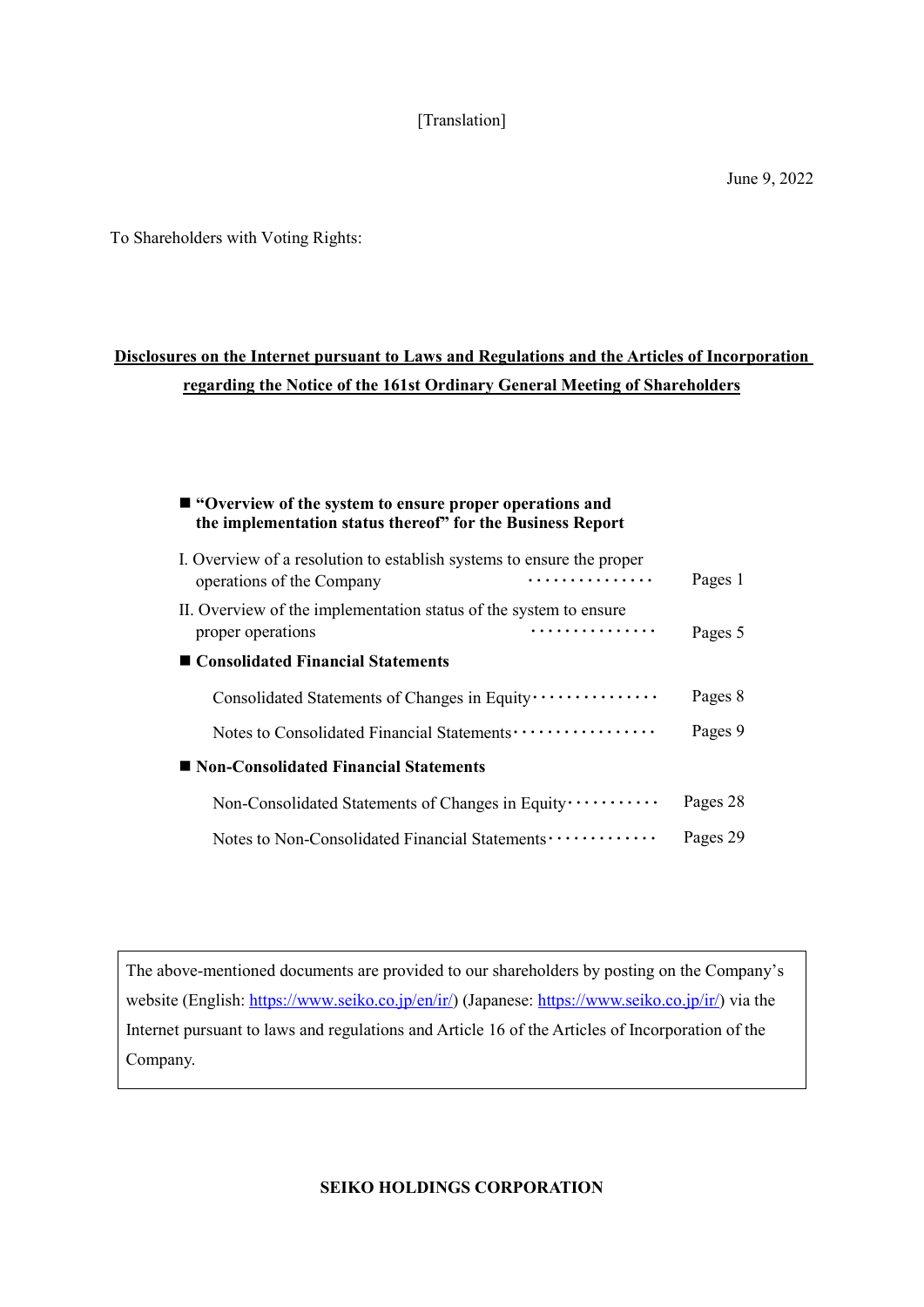Systems and policies of the Company

- I. Overview of a resolution to establish systems to ensure the proper operations of the Company
- (1) System to ensure that the duties of Directors and employees are executed in compliance with laws and regulations and the Articles of Incorporation

In order for Directors and employees to comply with corporate ethics, laws and regulations, and internal rules, the Company shall establish the "Basic Principles of Corporate Ethics" and the "Action Guidelines for Corporate Ethics" to thoroughly ensure their compliance with corporate ethics and laws and regulations, as follows:

- 1) The President shall repeatedly convey the spirit of the "Basic Principles of Corporate Ethics" to all Directors and employees to ensure that compliance with corporate ethics and the laws and regulations are the basis for every corporate activity.
- 2) The "Corporate Ethics Committee" chaired by the President shall discuss corporate ethical issues that might significantly affect the Company and its subsidiaries (the "Company Group") and matters related to revisions of the system to comply with corporate ethics, and report the results of discussion to the Board of Directors.
- 3) The Company shall develop a system where any Director or employee who finds any action suspected of violating the laws and regulations can promptly report such findings to the "Corporate Ethics Committee", and establish a "Corporate Ethics Helpline" as a means for reporting information.
- 4) The Company shall continuously provide training sessions on corporate ethics to Directors and employees to foster and enhance their awareness of compliance with corporate ethics and laws and regulations.
- (2) System to store and manage information regarding execution of the duties of Directors
	- (i) Pursuant to the "Internal Document Management Rules", the Company shall record information regarding execution of the duties of Directors in a document or in an electromagnetic medium, and store and manage it properly.
	- (ii) Directors and Corporate Auditors may inspect such document or medium at any time pursuant to the "Internal Document Management Rules".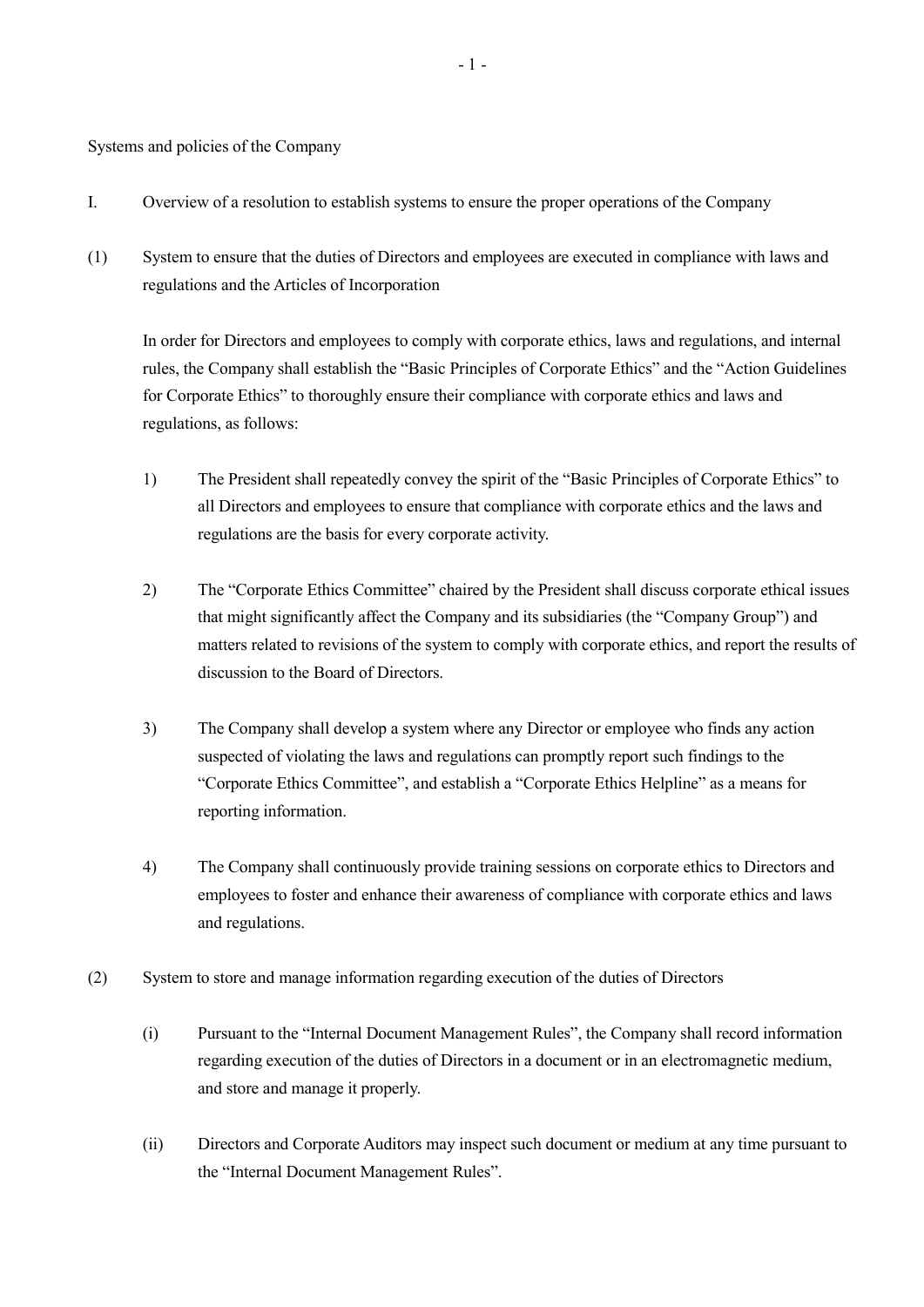- (3) Regulations and systems for loss risk management of the Company and its subsidiaries
	- (i) Pursuant to the "Risk Management Rules", the Company shall set forth the basic policy for risk management of the Company Group and develop a risk management system.
	- (ii) The Company shall establish the "Risk Management Committee" chaired by the President in order to build, develop and monitor risk management processes, including understanding business risks that might affect the activities of the Company Group, and identifying, analyzing, evaluating and monitoring risks.
	- (iii) The Risk Management Committee shall report the status of each risk to the Board of Directors, regularly or as necessary, pursuant to the "Risk Management Rules".
- (4) System to ensure that the duties of Directors of the Company and its subsidiaries are efficiently executed
	- (i) The Company shall develop a Mid-Term Management Plan as the target to be shared by Directors and employees of the Company Group. It shall also review the progress of annual budgets consisting of the said plan on a quarterly basis using the management accounting method, and promote the efficiency of operation by considering and implementing an remedial measures for the progress of annual budget.
	- (ii) In order to respect autonomous and independent management of its subsidiaries while contributing to the proper and efficient operation of the Group management, the Company shall develop basic management rules therefor. It shall also establish the "Management Council" comprising standing Directors of the Company and respective President of major subsidiaries of the Companies, in order to share the management policy and management information of the Company Group.
	- (iii) The Company shall clarify the Director's assignment of duties, and the responsibility and authority of each division/department, and secure the efficient execution of the Director's duties.
- (5) System to ensure the proper operations of the Corporate Group comprising the Company and its subsidiaries
	- (i) The Company shall assist its subsidiaries to develop a system to comply with corporate ethics, and laws and regulations, and other systems to ensure their proper operations.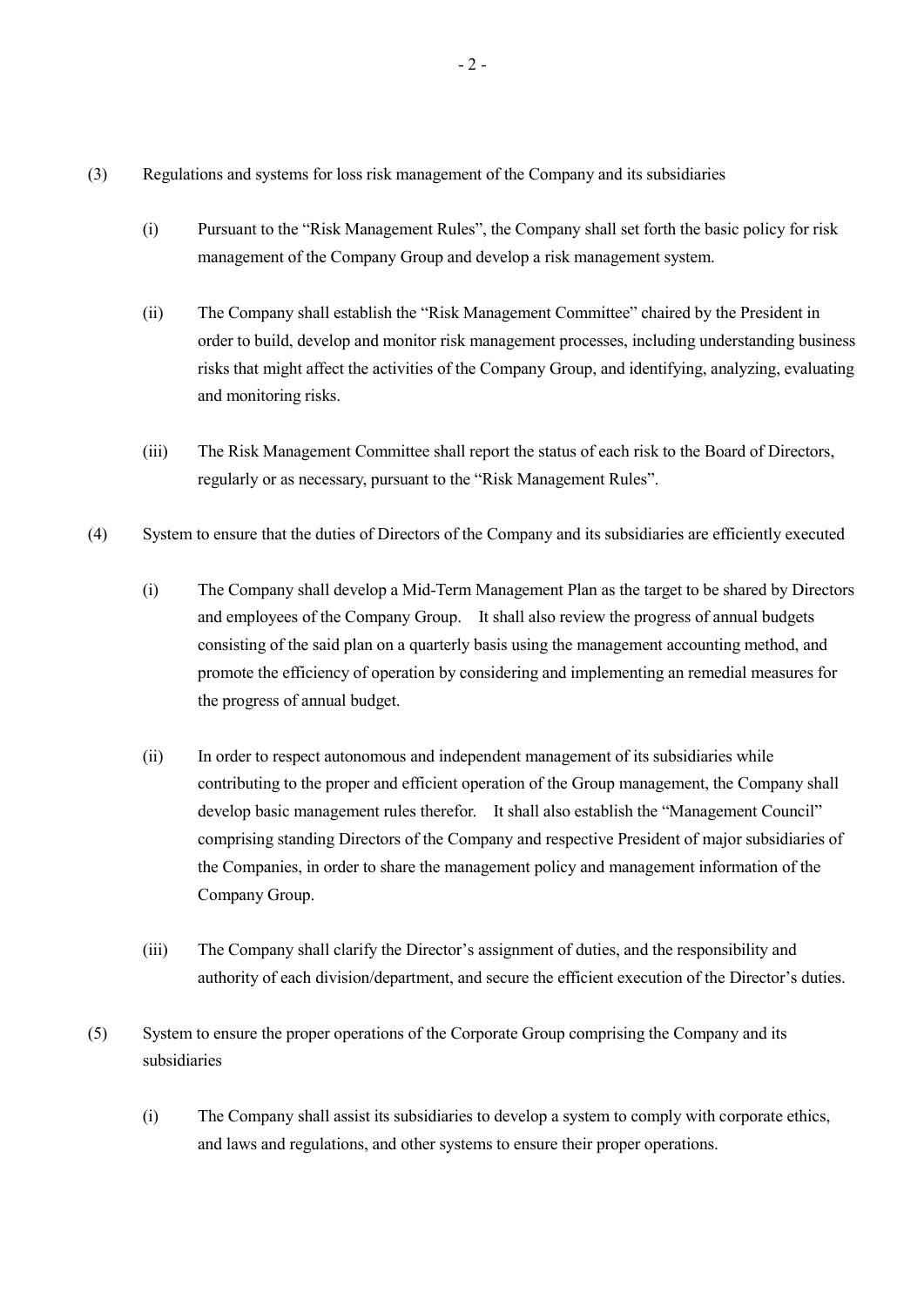- (ii) Each subsidiary of the Company shall share the "Basic Principles of Corporate Ethics" and the "Action Guidelines for Corporate Ethics" established by the Company, and manage its operations pursuant to them. The Company shall set forth the rules for reporting any violation of laws and regulations by any subsidiary, and assist its subsidiaries to develop their internal reporting systems.
- (iii) Pursuant to the "Consolidated Business Management Rules", the Company shall request that each subsidiary consult in advance with, and report to, the Company regarding significant management-related matters, and whenever necessary, shall dispatch its officers or employees as Directors or Corporate Auditors of the subsidiary so as to properly supervise and audit the operation of subsidiary.
- (iv) Pursuant to the "Consolidated Business Management Rules", each subsidiary shall report its business results, financial position and other important matters to the Company, and whenever necessary, the President of the relevant subsidiary shall report the execution status of the operations to the Board of Directors of the Company.
- (v) The Company's Internal Audit Department shall conduct internal audits on each subsidiary regarding the execution status of the operations, compliance with laws and regulations, the Articles of Incorporation, and risk management.
- (6) Matters related to employees to assist the duties of Corporate Auditors
	- (i) Internal Audit Department shall be responsible for assisting the duties of Corporate Auditors.
	- (ii) Employees who are assigned to the Internal Audit Department shall not concurrently hold duties related to the execution of operations.
	- (iii) Regarding any transfer of the General Manager of the Internal Audit Department, the President shall discuss with the Board of Corporate Auditors in advance, and shall respect the Board of Corporate Auditors' opinions.
- (7) System for reporting to Corporate Auditors
	- (i) Each Director and employee of the Company shall regularly report to Corporate Auditors the status of finance, compliance with corporate ethics, risk management, and internal audits. If any Director/employee finds any fact likely to significantly damage the Company or its subsidiaries,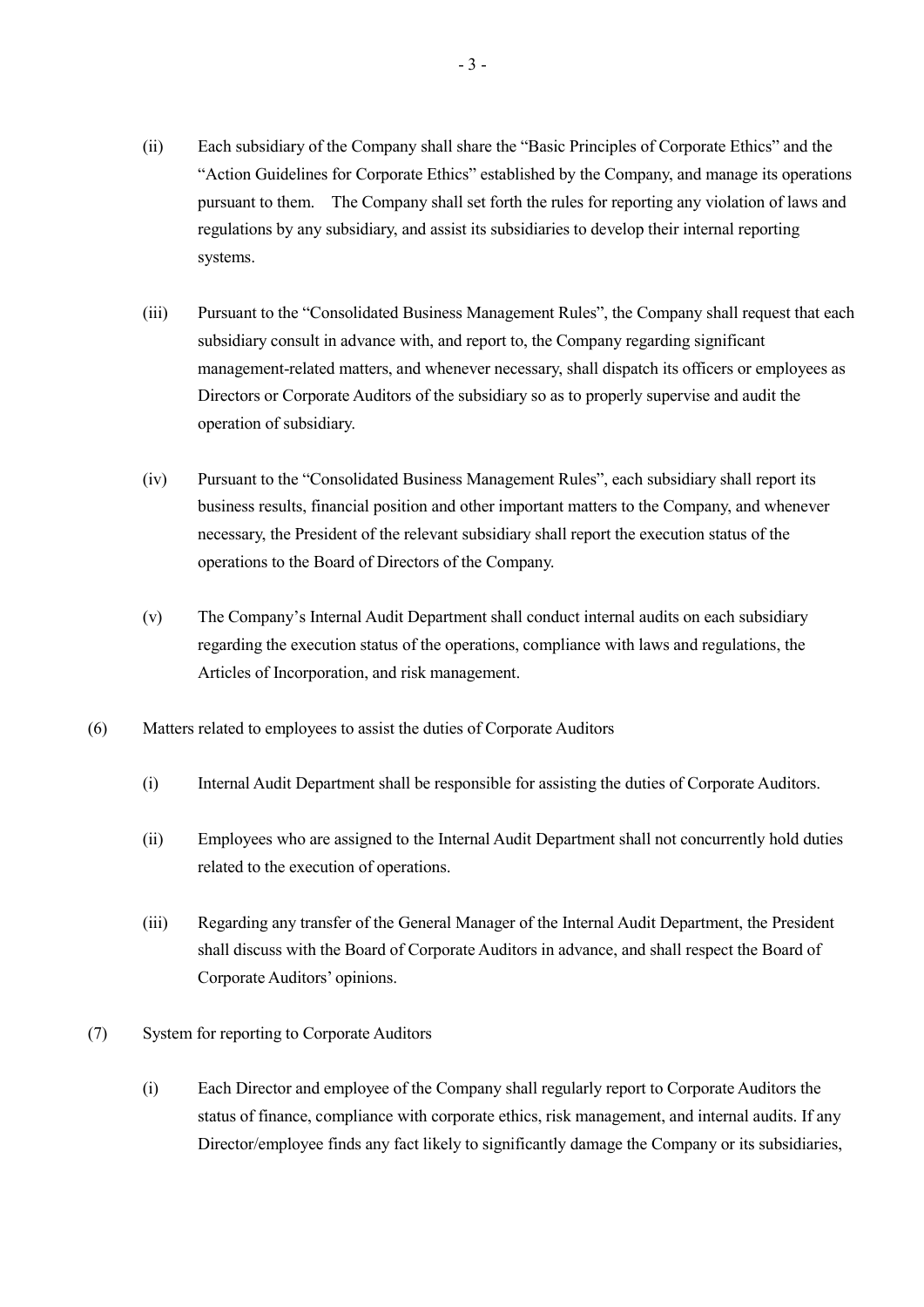any violation of laws and regulations or internal rules, he/she shall immediately report such findings to the Corporate Auditors of the Company.

- (ii) The Company shall develop a reporting system where if any Director, Corporate Auditor or employee of a subsidiary finds any material violation of laws and regulations or internal rules regarding the execution of operations of the Company or the subsidiary, or any fact which is likely to significantly damage the Company, he/she or the person who was reported by him/her shall report it to the Corporate Auditors of the Company.
- (iii) The Company shall develop necessary systems to ensure that the person who makes the report in accordance with the preceding two (2) paragraphs might not be treated disadvantageously on the grounds of having made such report.
- (iv) In conducting internal audits, the General Manager of the Internal Audit Department shall cooperate with Standing Corporate Auditors in advance, and make efforts to report important matters to Standing Corporate Auditors in a timely manner. In addition, the General Manager of the Internal Audit Department shall report the results of internal audits to Standing Corporate Auditors without delay, and regularly report such results to the Board of Corporate Auditors of the Company.
- (8) Other systems to ensure that audits by Corporate Auditors are effectively conducted
	- (i) The Company shall ensure a system where, besides the Internal Audit Department, the General Affairs Department and the Finance & Accounting Department shall assist audits by Corporate Auditors from time to time based on respective instructions from Corporate Auditors.
	- (ii) The Company shall ensure that Corporate Auditors attend important meetings and committees which are established and held by the Board of Directors in a timely manner to ensure proper operations of the Company.
	- (iii) The President shall meet and consult with the Board of Corporate Auditors, as necessary, and exchange opinions regarding important management issues.
	- (iv) If a Corporate Auditor requests that the Company pay expenses incurred in connection with executing his/her duties, the Company shall promptly reimburse such expenses unless the Company proves that such expenses are not necessary for the Corporate Auditor to execute his/her duties.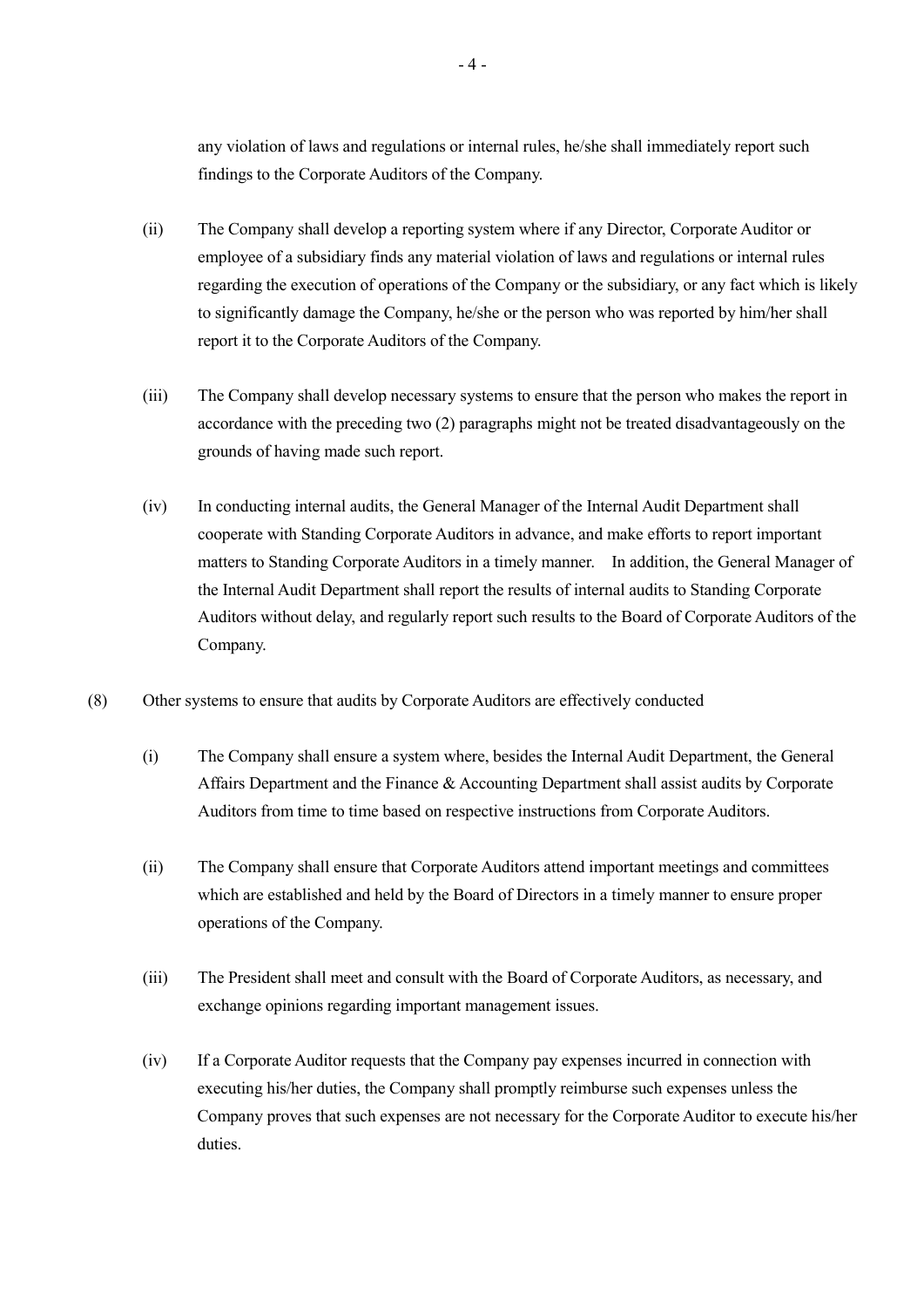- II. Overview of the implementation status of the system to ensure proper operations
- (1) System for compliance with corporate ethics and laws and regulations
	- (i) The Company has established a "Corporate Ethics Committee" chaired by the President to discuss corporate ethical issues and the system for compliance with corporate ethics, including those relating to its subsidiaries, and reports the result of discussions to the Board of Directors. The Committee held four (4) meetings during the fiscal year ended March 31, 2022.
	- (ii) The Company has established a "Corporate Ethics Helpline" internally and appointed a law firm as a reception to receive consultations or reports from employees regarding violations of laws and regulations within the Company. The Company has made sure all employees are well informed about how to use these helplines by posting them on its intranet and distributing portable cards, etc.
	- (iii) The Company regularly provides training sessions on corporate ethics to enhance awareness of compliance with corporate ethics and laws and regulations. During the fiscal year ended March 31, 2022, the Company provided training sessions on "Conduct Risks" for standing officers and "Compliance Infraction Prevention" for employees.
- (2) Risk management system
	- (i) The Company has established the "Risk Management Committee" chaired by the President to discuss the Company Group's risk management system and various risk issues. The Committee also reports to the Board of Directors the matters discussed thereat and important risks which require the Company Group to take comprehensive measure. The Committee held four (4) meetings during the fiscal year ended March 31, 2022. Further, the Company has established the "Group Risk Management Committee" consisting of respective standing Directors of the Company and Presidents of its subsidiaries, and confirms and shares the risks and the counter-measures against them experienced by each group company. The Committee held three (3) meetings during the fiscal year ended March 31, 2022.
	- (ii) Regarding responses when risks occur, the "Crisis Management Manual" sets out for the Company's basic policy therefor and measures to respond to respective risks, such as natural disasters.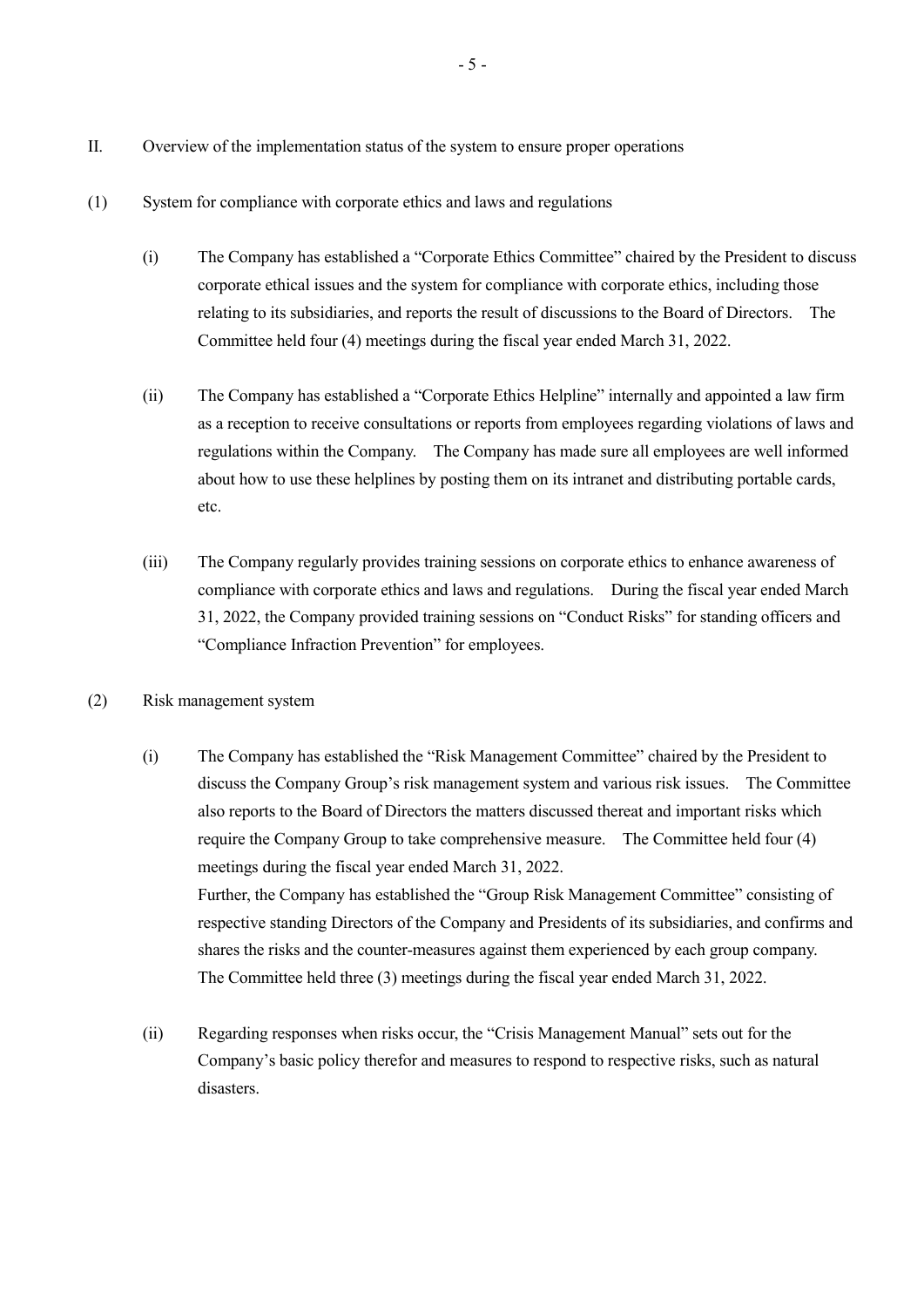- (3) System to ensure that the duties of Directors are efficiently executed
	- (i) The Company has determined the assignment of duties for each Director upon a resolution of the Board of Directors, and the responsibility and authority of each division/department in accordance with the "Duty Assignment Rules".
	- (ii) The Company has established a council called the "Strategic Conference for Management" where the President and Executive Directors exchange opinions and share information with other Directors, Corporate Auditors, or General Managers of divisions/departments when they decide on and execute important matters relating to execution of their duties. The Strategic Conference for Management held forty-six (46) meetings during the fiscal year ended March 31, 2022.
	- (iii) The Company has provided the "Consolidated Business Management Rules" for the execution of the operations of its subsidiaries in order to perform its management and support functions from the viewpoint of consolidated management.
- (4) System to ensure the proper operations of the Company Group
	- (i) Pursuant to the "Consolidated Business Management Rules", the Company properly discusses with its subsidiaries in advance regarding their business plan, annual budgets, and measures to respond to important corporate ethical issues, receives reports on material business matters from them, and dispatches its officers or employees to subsidiaries, as necessary, to supervise and audit them. As of the end of the fiscal year ended March 31, 2022, the Company has dispatched nine (9) Directors, two (2) Corporate Auditors, and sixteen (16) employees.

Furthermore, the President of each subsidiary reports the execution status of its operations to the Board of Directors of the Company as necessary. During the fiscal year ended March 31, 2022, five (5) subsidiaries made such reports.

(ii) Each unit of the Company assists its subsidiaries to develop a system to comply with corporate ethics and laws and regulations, and a system to comply with business operation laws. During the fiscal year ended March 31, 2022, training sessions and briefings were held for officers and employees of the Company's subsidiaries to discuss topics such as "Conduct Risks" and "Compliance Infraction Prevention".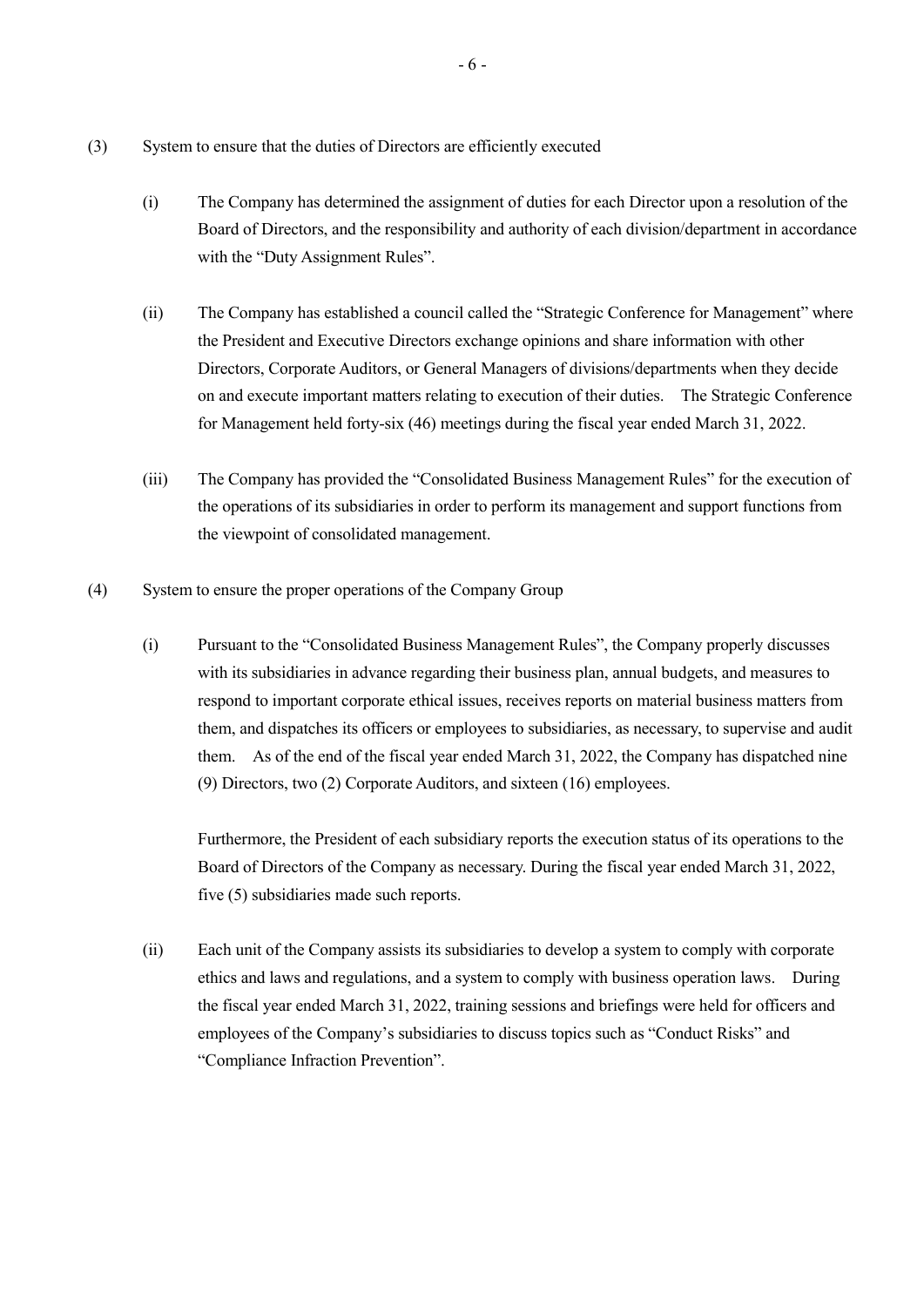- (5) System to ensure that audits by Corporate Auditors are effectively conducted
	- (i) The Internal Audit Department holds a regular meeting once a month with Standing Corporate Auditors and reports the performance status of internal audits.
	- (ii) Standing Corporate Auditors attend important meetings such as the "Strategic Conference for Management", "the Risk Management Committee", and the "Corporate Ethics Committee", etc.
	- (iii) The President attends the Board of Corporate Auditors' meetings to exchange opinions and gather information relating to material business issues.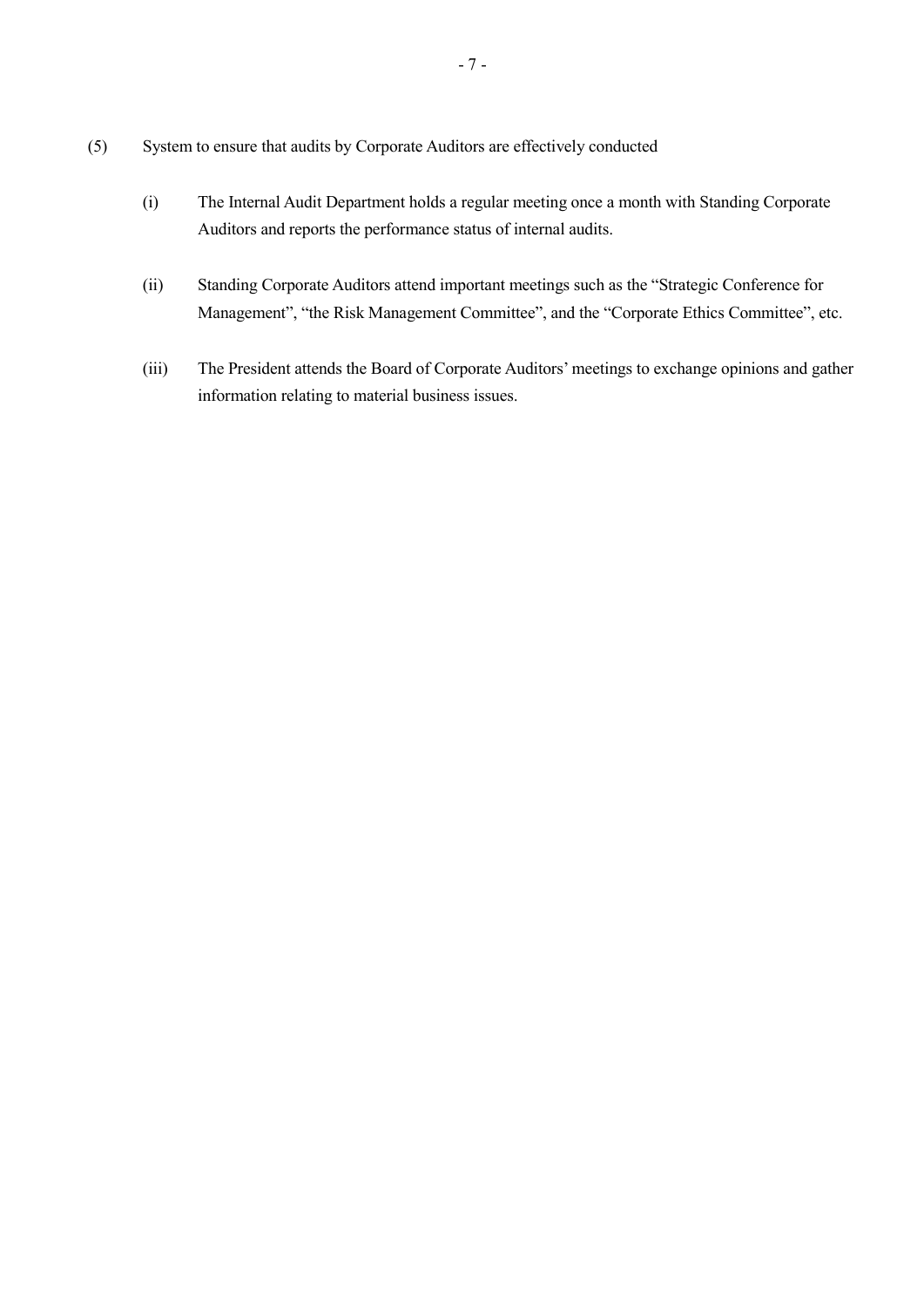# [Translation]

#### **Consolidated Statements of Changes in Equity**

(From April 1, 2021 to March 31, 2022)

|                                                         |                      |                 |                      |                 | Millions of yen                  |
|---------------------------------------------------------|----------------------|-----------------|----------------------|-----------------|----------------------------------|
|                                                         | Shareholders' equity |                 |                      |                 |                                  |
|                                                         | Share capital        | Capital surplus | Retained<br>earnings | Treasury shares | Total<br>shareholders'<br>equity |
| Balance at beginning of period                          | 10,000               | 7,245           | 75,909               | $-315$          | 92,839                           |
| Cumulative effects of changes in<br>accounting policies |                      |                 | $-1,182$             |                 | $-1,182$                         |
| Restated balance                                        | 10,000               | 7,245           | 74,727               | $-315$          | 91,657                           |
| Changes during period                                   |                      |                 |                      |                 |                                  |
| Dividends of surplus                                    |                      |                 | $-2,067$             |                 | $-2,067$                         |
| Profit attributable to owners of parent                 |                      |                 | 6,415                |                 | 6,415                            |
| Purchase of treasury shares                             |                      |                 |                      | $-1$            | -1                               |
| Disposal of treasury shares                             |                      | $-0$            |                      | 0               | $\theta$                         |
| Disposal of treasury stock by<br>ownership plan trust   |                      |                 |                      | 24              | 24                               |
| Other                                                   |                      |                 |                      | $\theta$        | $\theta$                         |
| Net changes in items other than<br>shareholders' equity |                      |                 |                      |                 |                                  |
| Total changes during period                             |                      | $-0$            | 4,348                | 23              | 4,371                            |
| Balance at end of period                                | 10,000               | 7,245           | 79,075               | $-292$          | 96,028                           |

Millions of yen

|                                                             | Accumulated other comprehensive income                          |                                             |                                    |                                                  |                                               |                                                          |                                  |                     |
|-------------------------------------------------------------|-----------------------------------------------------------------|---------------------------------------------|------------------------------------|--------------------------------------------------|-----------------------------------------------|----------------------------------------------------------|----------------------------------|---------------------|
|                                                             | Valuation<br>difference on<br>available-for-<br>sale securities | Deferred<br>gains or<br>losses on<br>hedges | Revaluation<br>reserve for<br>land | Foreign<br>currency<br>translation<br>adjustment | Remeasurements<br>of defined<br>benefit plans | Total<br>accumulated<br>other<br>comprehensive<br>income | Non-<br>controlling<br>interests | Total net<br>assets |
| Balance at beginning<br>of period                           | 10,431                                                          | $-133$                                      | 8,190                              | 1,055                                            | $-687$                                        | 18,856                                                   | 1,387                            | 113,082             |
| Cumulative effects of                                       |                                                                 |                                             |                                    |                                                  |                                               |                                                          |                                  |                     |
| changes in accounting<br>policies                           |                                                                 |                                             |                                    |                                                  |                                               |                                                          |                                  | $-1,182$            |
| Restated balance                                            | 10,431                                                          | $-133$                                      | 8,190                              | 1,055                                            | $-687$                                        | 18,856                                                   | 1,387                            | 111,900             |
| Changes during period                                       |                                                                 |                                             |                                    |                                                  |                                               |                                                          |                                  |                     |
| Dividends of<br>surplus                                     |                                                                 |                                             |                                    |                                                  |                                               |                                                          |                                  | $-2,067$            |
| Profit attributable<br>to owners of parent                  |                                                                 |                                             |                                    |                                                  |                                               |                                                          |                                  | 6,415               |
| Purchase of<br>treasury shares                              |                                                                 |                                             |                                    |                                                  |                                               |                                                          |                                  | $-1$                |
| Disposal of<br>treasury shares                              |                                                                 |                                             |                                    |                                                  |                                               |                                                          |                                  | $\boldsymbol{0}$    |
| Disposal of<br>treasury stock by<br>ownership plan<br>trust |                                                                 |                                             |                                    |                                                  |                                               |                                                          |                                  | 24                  |
| Other                                                       |                                                                 |                                             |                                    |                                                  |                                               |                                                          |                                  | $\theta$            |
| Net changes in<br>items other than<br>shareholders' equity  | 511                                                             | $-198$                                      |                                    | 4,061                                            | 807                                           | 5,182                                                    | 170                              | 5,352               |
| Total changes during<br>period                              | 511                                                             | $-198$                                      |                                    | 4,061                                            | 807                                           | 5,182                                                    | 170                              | 9,723               |
| Balance at end of<br>period                                 | 10,942                                                          | $-331$                                      | 8,190                              | 5,116                                            | 120                                           | 24,038                                                   | 1,557                            | 121,624             |

(Note) The 0 million yen of "Other" under treasury shares represents changes due to a change in the ratio of equity interests of the Company's affiliates accounted for using equity method.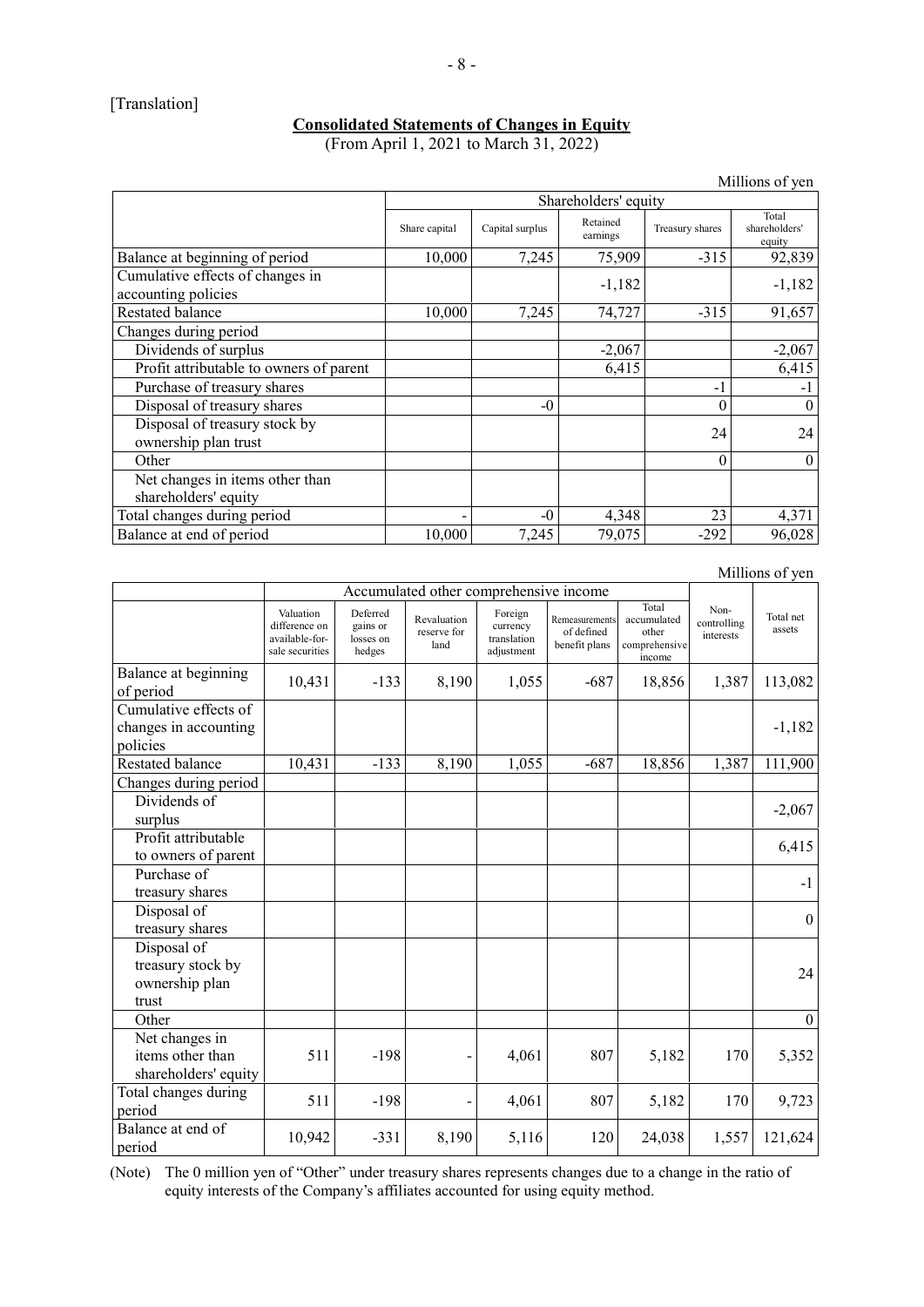# [Translation] **Notes to Consolidated Financial Statements**

- 1. Notes to Important Matters that are the Basis for Preparation of Consolidated Financial **Statements**
- (1) Matters relating to scope of consolidation

Number of consolidated subsidiaries: 61 SEIKO WATCH CORPORATION, Morioka Seiko Instruments Inc., Seiko Instruments Inc., SEIKO Solutions Inc., SEIKO Time Creation Inc., WAKO Co., Ltd., Grand Seiko Corporation of America, Seiko Watch of America LLC, SEIKO U.K. Limited, SEIKO Hong Kong Ltd., SEIKO Manufacturing (H.K.) Ltd., SEIKO Manufacturing (Singapore) Pte. Ltd., Dalian Seiko Instruments Inc., Seiko Instruments Trading (H.K.) Ltd., Seiko Instruments (Thailand) Ltd., SEIKO Precision (Thailand) Co., Ltd., and others.

Seiko Clock Inc. ceased to exist through an absorption-type merger with the Company's consolidated subsidiary, Seiko Time Systems Inc. as the surviving company on April 1, 2021. The surviving company, Seiko Time Systems Inc. changed its corporate name to SEIKO Time Creation Inc. on the same date.

Total System Engineering Co., Ltd. was included in the scope consolidation from the 3rd quarterly consolidated accounting period due to the acquisition of its shares.

Non-consolidated subsidiaries:

AOBA WATCH SERVICE Co. Ltd. and others are of a small scale in terms of net sales, total assets, profit and loss, and retained earnings, and none of them have any material impact on the consolidated financial statements. Therefore, they were excluded from the scope of consolidation.

(2) Matters relating to the application of the equity method

Number of affiliates accounted for by the equity method: SEIKO OPTICAL PRODUCTS CO., LTD., OHARA INC., and others.

Non-consolidated subsidiaries and affiliates not accounted for by the equity method: AOBA WATCH SERVICE Co. Ltd. and others have a minimal impact on the consolidated net income and loss and retained earnings and are of little significance. Therefore, the equity method has not been applied to these companies.

(3) Standards and methods for evaluating significant assets (i) Inventories Basically stated at cost using the moving-

|                                                                       | average method (for values stated on the balance<br>sheet, writing down the book values in response<br>to decreased profitability) |
|-----------------------------------------------------------------------|------------------------------------------------------------------------------------------------------------------------------------|
| (ii) Securities                                                       |                                                                                                                                    |
| Available-for-sale securities                                         |                                                                                                                                    |
| Securities other than shares, etc.<br>that do not have a market price | Market value method based on the market price<br>as of the consolidated closing date (differences                                  |
|                                                                       | in valuation are included directly in net assets                                                                                   |
|                                                                       | and the costs of securities sold are calculated<br>using the moving-average method)                                                |
| Shares, etc. that do not have a<br>market price                       | Stated at cost using the moving-average method                                                                                     |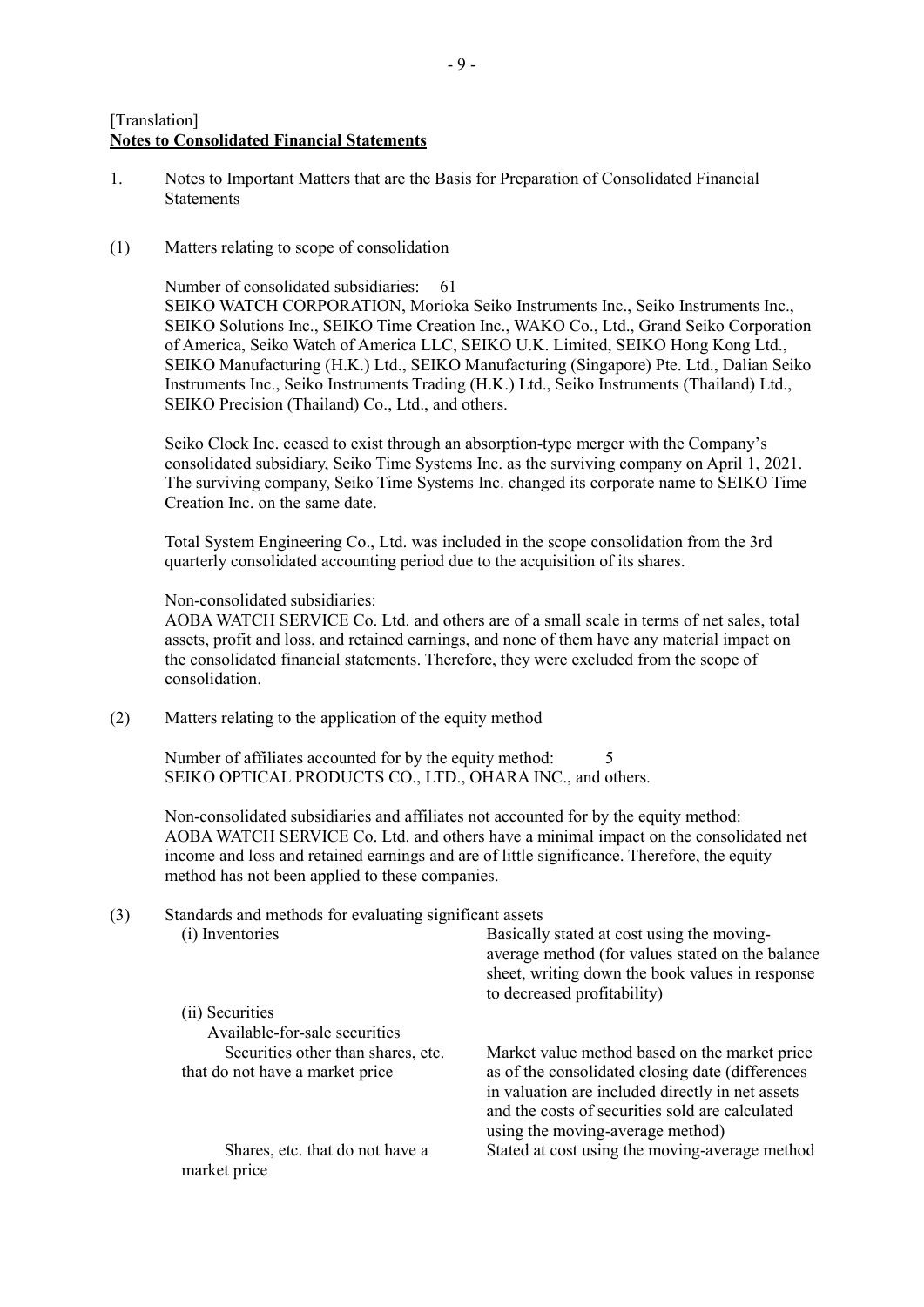|     | <b>Investment Limited Partnership</b><br>(iii) Derivatives                                                                                            | Stated on a net basis equivalent to equity<br>interests, based on the most recent financial<br>statements available according to the financial<br>reporting date stipulated in the partnership<br>agreement<br>Market value method                                                                                                                                                                                                                                                                                                                                                                 |
|-----|-------------------------------------------------------------------------------------------------------------------------------------------------------|----------------------------------------------------------------------------------------------------------------------------------------------------------------------------------------------------------------------------------------------------------------------------------------------------------------------------------------------------------------------------------------------------------------------------------------------------------------------------------------------------------------------------------------------------------------------------------------------------|
| (4) | Depreciation methods for significant depreciable assets<br>(i) Property, plant and equipment<br>(excluding leased assets and right-<br>of-use assets) | As for domestic consolidated companies, basically<br>the straight-line method is used for buildings<br>(excluding equipment attached to buildings), and<br>the declining-balance method for those other than<br>buildings (except that the straight-line method is<br>used for the equipment attached to buildings, and<br>structures that were acquired on or after April 1,<br>2016); as for consolidated subsidiaries outside<br>Japan, basically the straight-line method is used.<br>The estimated economic life reflecting the usable<br>period, the actual period of use, and other factors |
|     | (ii) Intangible assets (excluding<br>leased assets)                                                                                                   | for each asset is used for a useful life.<br>The straight-line method is used. As for software<br>for in-house use, the straight-line method is used<br>with a usable period of 5 years.                                                                                                                                                                                                                                                                                                                                                                                                           |
|     | (iii) Leased assets<br>Leased assets relating to finance<br>lease with transfer of ownership                                                          | The same depreciation method as applied to the<br>property, etc. owned by the Company is used.                                                                                                                                                                                                                                                                                                                                                                                                                                                                                                     |
|     | Lease assets relating to finance<br>lease without transfer of ownership<br>(iv) Right-of-use assets                                                   | The straight-line method is used with a useful life<br>of the lease period and with a residue value of zero.<br>The straight-line method is used with a useful life<br>of the lease period and with a residue value of zero.                                                                                                                                                                                                                                                                                                                                                                       |
| (5) | Accounting standards for significant allowances and provisions                                                                                        | (i) Allowance for doubtful accounts In order to prepare for possible losses on<br>uncollectible receivables held, estimated<br>uncollectible amounts are posted: for general<br>receivables, according to the historical percentage<br>of uncollectibles, and for doubtful receivables,                                                                                                                                                                                                                                                                                                            |
|     | (ii) Allowance for investment loss of<br>subsidiaries and affiliates                                                                                  | considering the probability of collection.<br>In order to prepare for possible losses on<br>investments to subsidiaries and affiliates, an<br>amount deemed necessary is provided after<br>considering the financial position of each company<br>and based on a respective review. The allowance<br>for investment loss of subsidiaries and affiliates of<br>4 million yen is directly reduced from the amount                                                                                                                                                                                     |
|     | (iii) Provision for bonuses                                                                                                                           | of investment securities.<br>In order to prepare for payment of bonuses to<br>employees, a provision is made based on the<br>estimated bonus payments, which are attributable<br>to the consolidated fiscal year under review.                                                                                                                                                                                                                                                                                                                                                                     |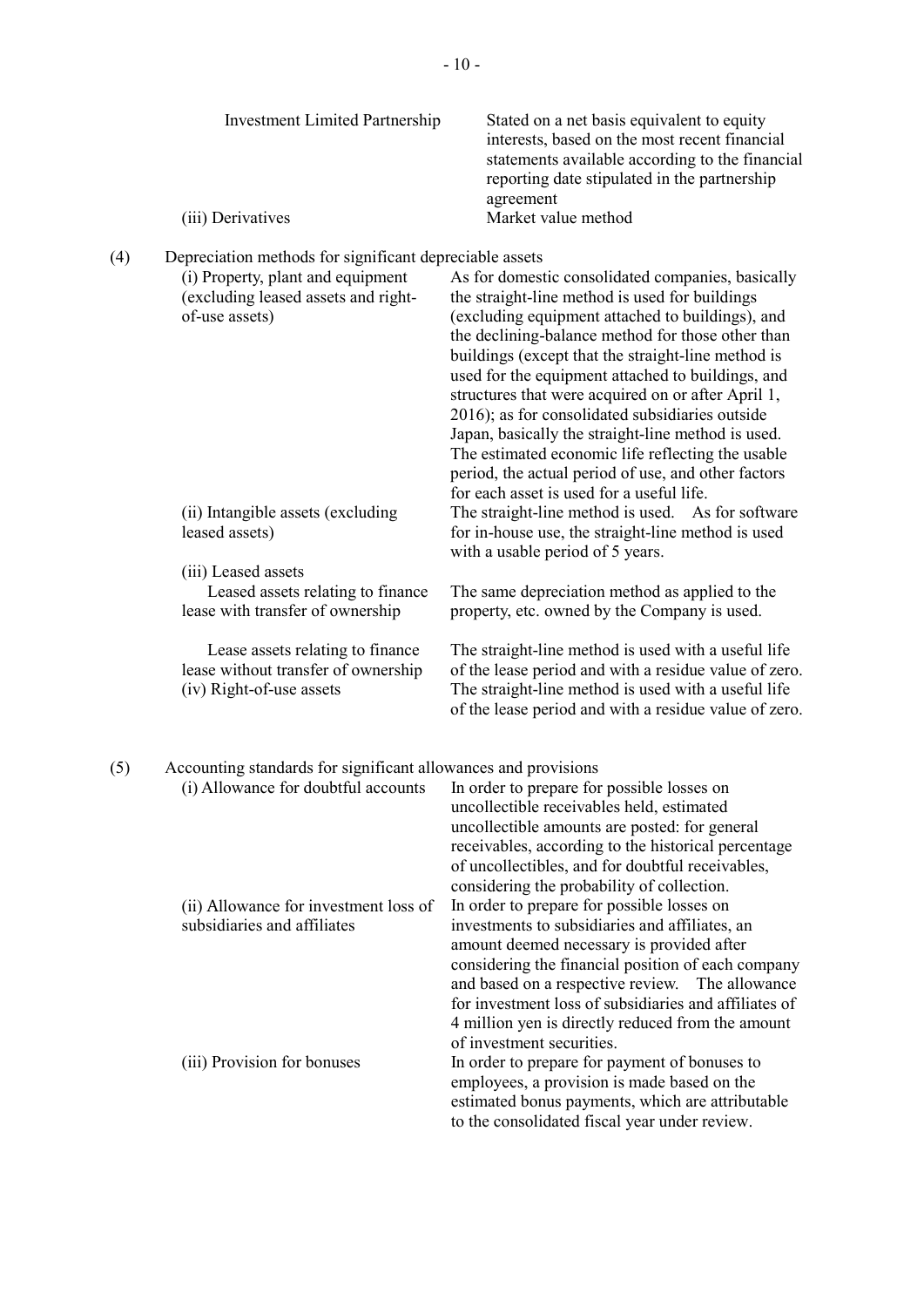(iv) Provision for goods warranties To provide for warranties of the goods sold at some of the consolidated subsidiaries outside Japan, respective estimated amount based on the past experience is posted. (v) Provision for loss on lease contracts To provide for the loss expected to incur during the non-cancellable periods, an amount equivalent to the portion of rents for the real estate deemed likely to be non-performing up to the expiry of lease agreements is posted. (vi) Provision for business restructuring The Company has posted an estimated amount of losses expected to be incurred in the future as a result of business restructuring. (vii) Provision for stock benefits The Company has posted an estimated amount, as of the end of the consolidated fiscal year under review, for the obligation to deliver shares, as a provision for the delivery of its shares to the Executive Directors in accordance with the Rules for Delivery of Shares to Officers. (viii) Provision for retirement benefits for directors (and other officers) Some of the domestic consolidated companies passed a resolution to discontinue their respective directors' retirement benefit systems during the fiscal year ended March 2005 and that ended March 2014. Accordingly, the amount of retirement benefits for incumbent officers is posted corresponding to the terms of office till the end of the Ordinary General Meeting of Shareholders

during the relevant consolidated fiscal year.

- 11 -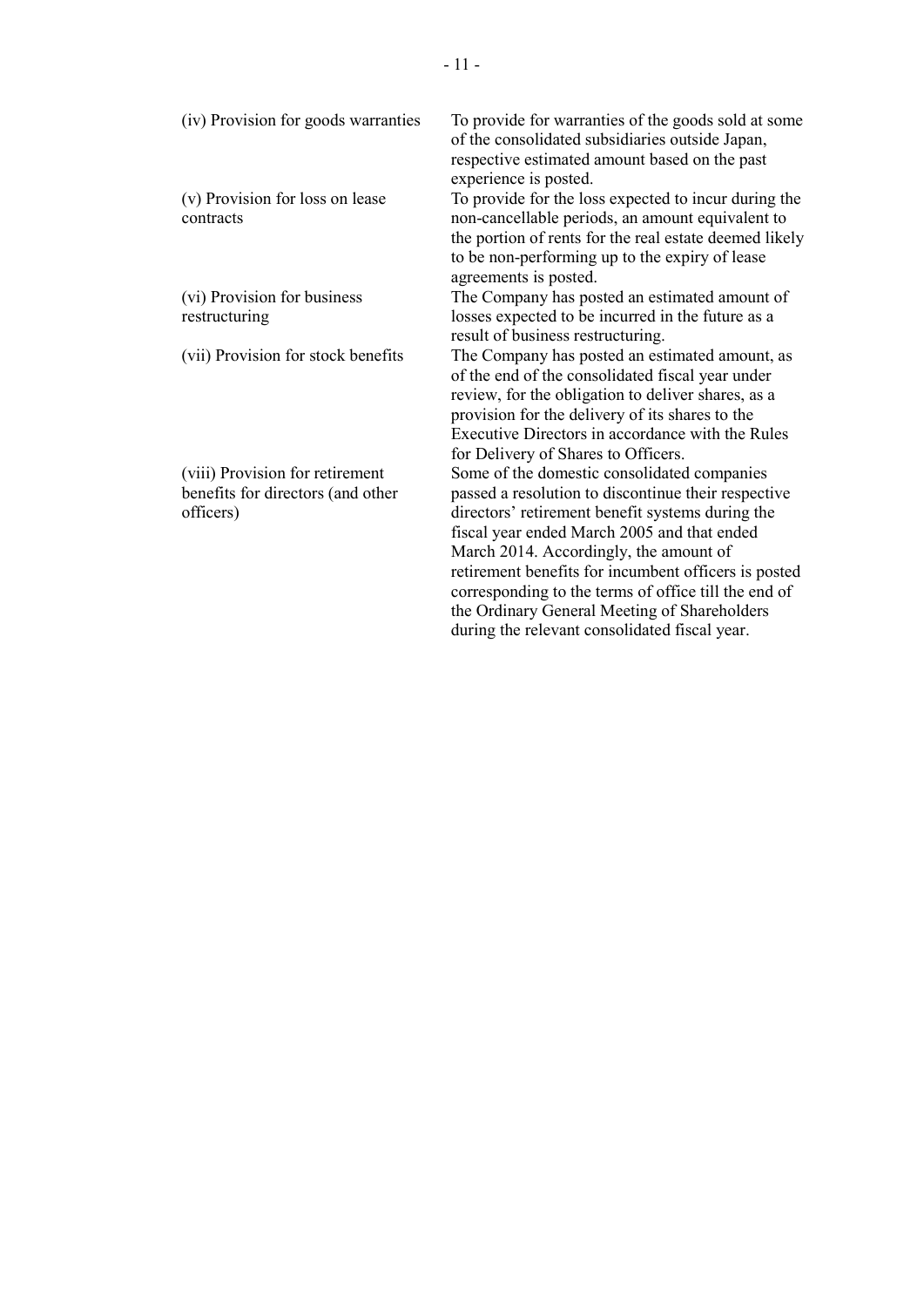(6) Accounting standards for significant income and expenses

(i) Watches Business The Company Group manufactures, sells, and provides repair services for its own products as the wholesale of watches, and provides retail services, including other companies' products, as the retail of watches.

> With regard to the time of satisfaction of performance obligations for the wholesale of watches, the Company Group applies the alternative treatment prescribed in Paragraph 98 of the "Implementation Guidance on Accounting Standard for Revenue Recognition" (hereinafter, the "Revenue Recognition Implementation Guidance"), and recognizes revenue at the time of shipment, if the period between the shipment and the transfer of control of products to customers is primarily a normal period of time for domestic sales. For other transactions, including export sales, revenue is recognized when risks are transferred to customers based on terms of contracts with each customer. For the retail of watches, revenue is recognized when products are delivered to customers.

> For transactions in which returns are expected at the time of sale, such amounts are not recognized as revenue, but are estimated based on historical experience and recognized as a liability for returns. For transactions in which the Company Group acts as an agent, revenue is recognized at a net amount. For transactions in which the Company Group acts as the principal, revenue is recognized at a gross amount.

> The Company Group generally receives consideration for transactions in the Watches Business within one to three months from the time when performance obligations are satisfied, and the receivables arising from contracts with such customers are not adjusted for significant financial components.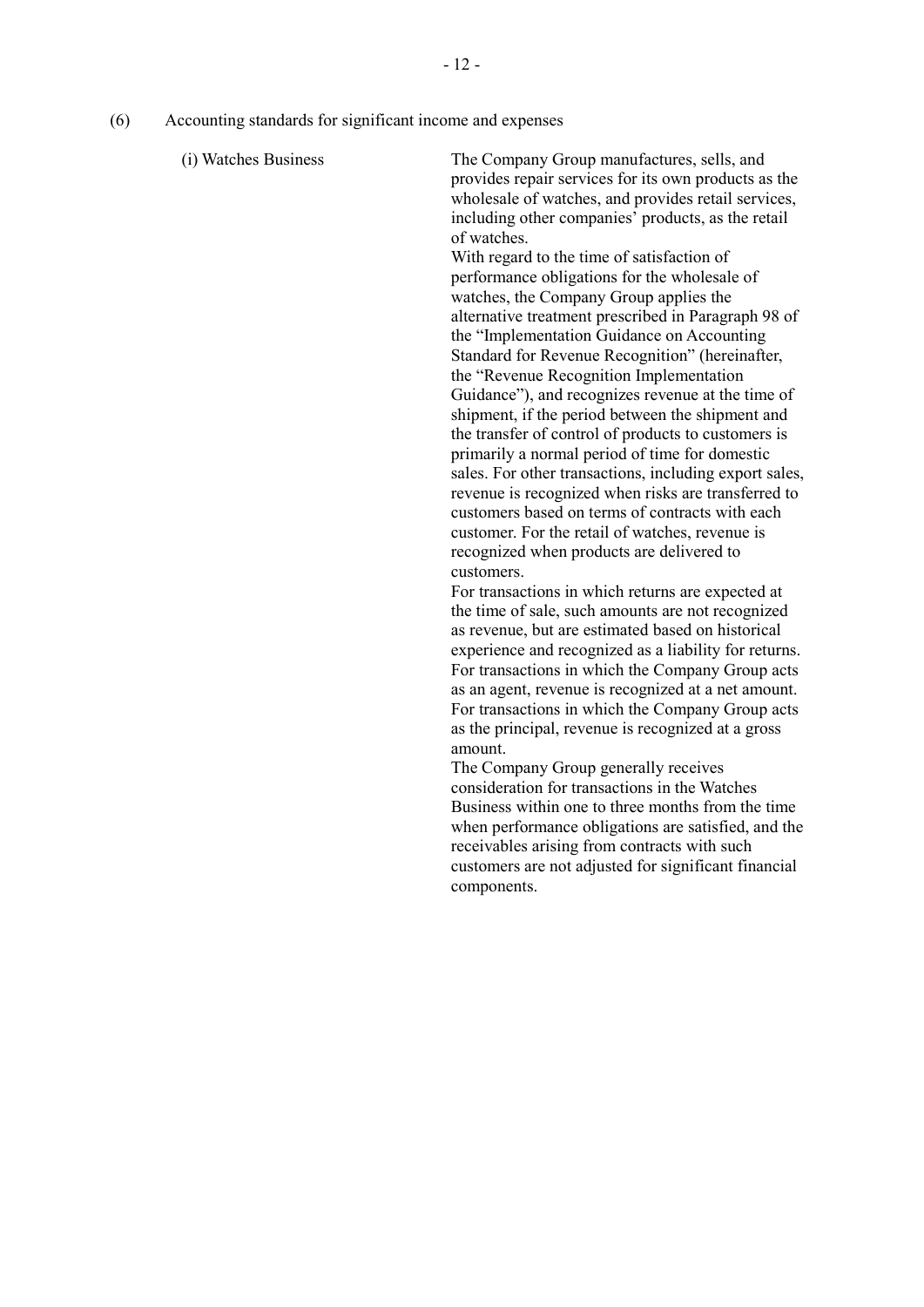| (ii) Electronic Devices Business | The Company Group manufactures and sells<br>products related to electronic devices, precision<br>devices, and printing devices.<br>The Company Group applies the alternative<br>treatment prescribed in Paragraph 98 of the<br>Revenue Recognition Implementation Guidance,<br>and recognizes revenue at the time of shipment, if<br>the period between the shipment and the transfer of<br>control of products to customers is primarily a<br>normal period of time for domestic sales. For other<br>transactions, including export sales, revenue is<br>recognized when risks are transferred to customers<br>based on terms of contracts with each customer.<br>The Company Group generally receives<br>consideration for transactions in the Electronic<br>Devices Business within one to three months from<br>the time when performance obligations are<br>satisfied, and the receivables arising from contracts<br>with such customers are not adjusted for significant<br>financial components.                                                                                                                                                                                                                                                                                                                                                                                                                                                                                              |
|----------------------------------|-----------------------------------------------------------------------------------------------------------------------------------------------------------------------------------------------------------------------------------------------------------------------------------------------------------------------------------------------------------------------------------------------------------------------------------------------------------------------------------------------------------------------------------------------------------------------------------------------------------------------------------------------------------------------------------------------------------------------------------------------------------------------------------------------------------------------------------------------------------------------------------------------------------------------------------------------------------------------------------------------------------------------------------------------------------------------------------------------------------------------------------------------------------------------------------------------------------------------------------------------------------------------------------------------------------------------------------------------------------------------------------------------------------------------------------------------------------------------------------------------------|
| (iii) Systems Solutions Business | The Company Group develops and sells products<br>for businesses related to system, IoT, and<br>settlement, and provides maintenance services for<br>products sold and made-to-order software services.<br>With regard to the time of satisfaction of<br>performance obligations for the sale of products,<br>revenue is recognized when products are delivered<br>to customers or when customers inspect the<br>products. For maintenance services, revenue is<br>recognized over the period the services are<br>provided, as performance obligations are deemed to<br>be satisfied over time, since the Company Group<br>provides uniform services over the contract period.<br>For the provision of made-to-order software<br>services, revenue is recognized based on the degree<br>of progress toward satisfying performance<br>obligations, as performance obligations are deemed<br>to be satisfied over a certain period of time. The<br>degree of progress is measured based on the<br>percentage of costs incurred to the end of each<br>fiscal year of the total expected costs.<br>The Company Group generally receives<br>consideration for transactions in the Systems<br>Solutions Business within one to six months from<br>the time when performance obligations are satisfied<br>(in some cases, advance payments are received<br>based on contracts), and the receivables arising<br>from contracts with such customers are not<br>adjusted for significant financial components. |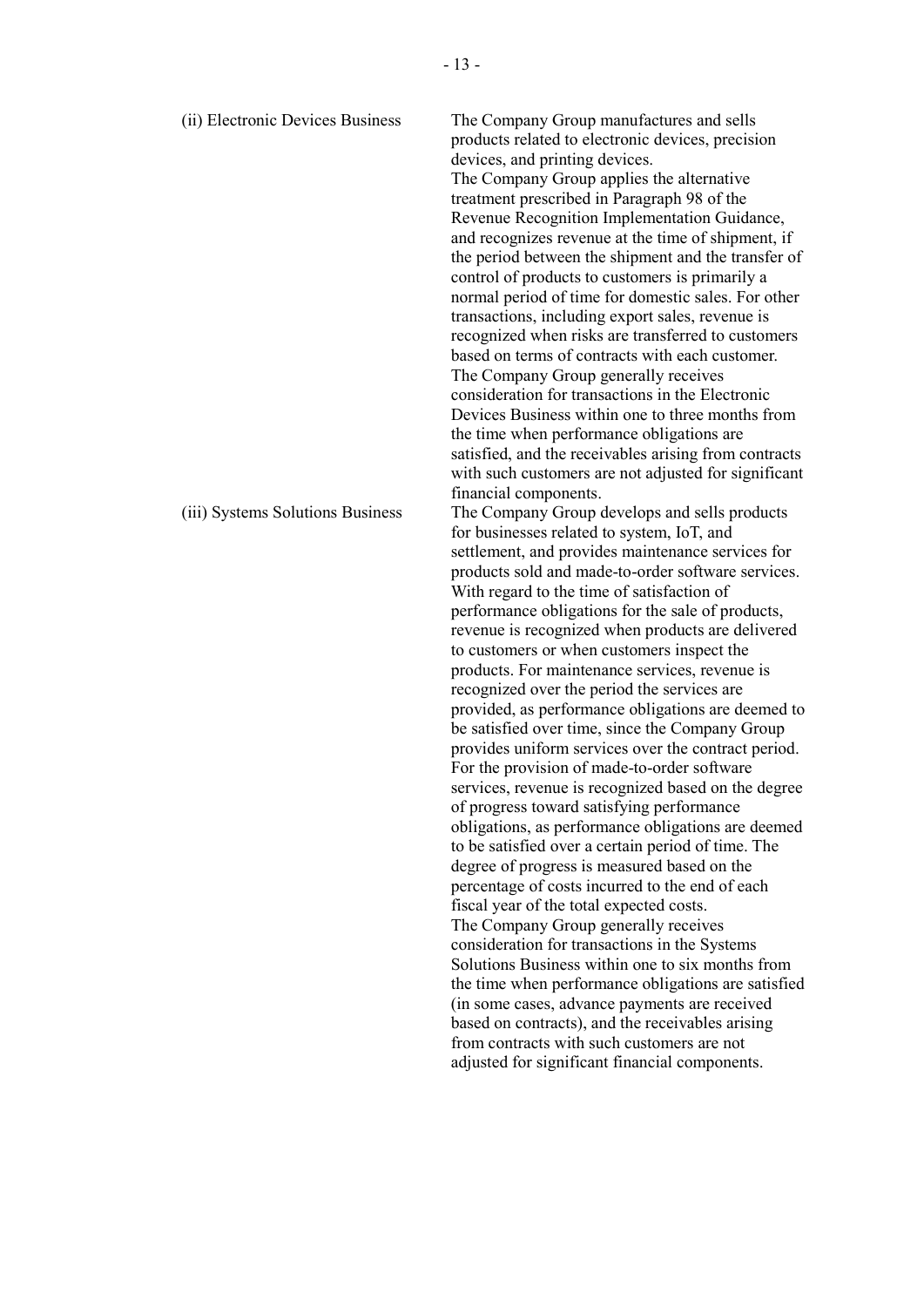(7) Standards for translation of significant foreign currency-denominated assets or liabilities into Japanese yen

Foreign currency receivables/payables are translated into yen using the spot foreign exchange rate on the consolidated closing date, and translation differences are treated as income or loss. The assets and liabilities of subsidiaries outside Japan are translated into yen using the spot foreign exchange rate on the consolidated closing date; income and expenses are translated into yen using an average market rate during the period, and translation differences are included in "Foreign currency translation adjustment" and "Non-controlling interests" of the "Net assets".

(8) Significant hedge accounting methods (i) Hedge accounting method Deferred hedge accounting is employed. However, regarding domestic consolidated companies, basically deferral hedge accounting ("*furiate-shori*") is employed for foreign currency receivables/payables with forward exchange contracts or the like, and with regard to interest-rate swaps that meet the requirements for exceptional accounting ("*tokurei-shori*"), exceptional accounting is employed. (ii) Means of hedging and hedged items Forward exchange contracts and foreign currency deposits to hedge foreign exchangerate fluctuation risks regarding foreign currencydenominated trade payables and receivables; and interest-rate swaps to avoid fluctuation risks regarding borrowings on floating interest rates. (iii) Hedging policy Forward exchange contracts, foreign currency deposits and interest-rate swaps are hedged to avoid exchange- and interest-rate fluctuation risks present in hedged items in accordance with the internal rules of the respective companies, and no speculative transactions are conducted. (iv) Assessment of hedge effectiveness For interest-rate swaps, hedge effectiveness is assessed by analysis of the percentage between the accumulated cash flow changes of hedged items and the accumulated cash flow changes by means of hedging. However, the assessment of hedge effectiveness is omitted if the material conditions of the means of hedging and the hedged items are the same.

#### (9) Accounting for employees' retirement benefits

In order to prepare to pay retirement benefits to employees, the net defined benefit liability is posted based on the estimated amount of retirement benefit obligations minus the amount of plan assets as of the end of the consolidated fiscal year under review. To calculate retirement benefit obligations, the benefit formula method is adopted as a method to attribute the estimated retirement benefits to the periods up to the end of the consolidated fiscal year under review. The actuarial differences that resulted are recognized in the following consolidated fiscal year by the straight-line method over various periods (5 to 8 years) that are not more than the average remaining service period of employees at the time of the accrual of a difference. Prior service costs are basically recognized by the straight-line method over various periods that are not more than the average remaining service period of employees at the time of the accrual thereof. Unrecognized actuarial differences and unrecognized prior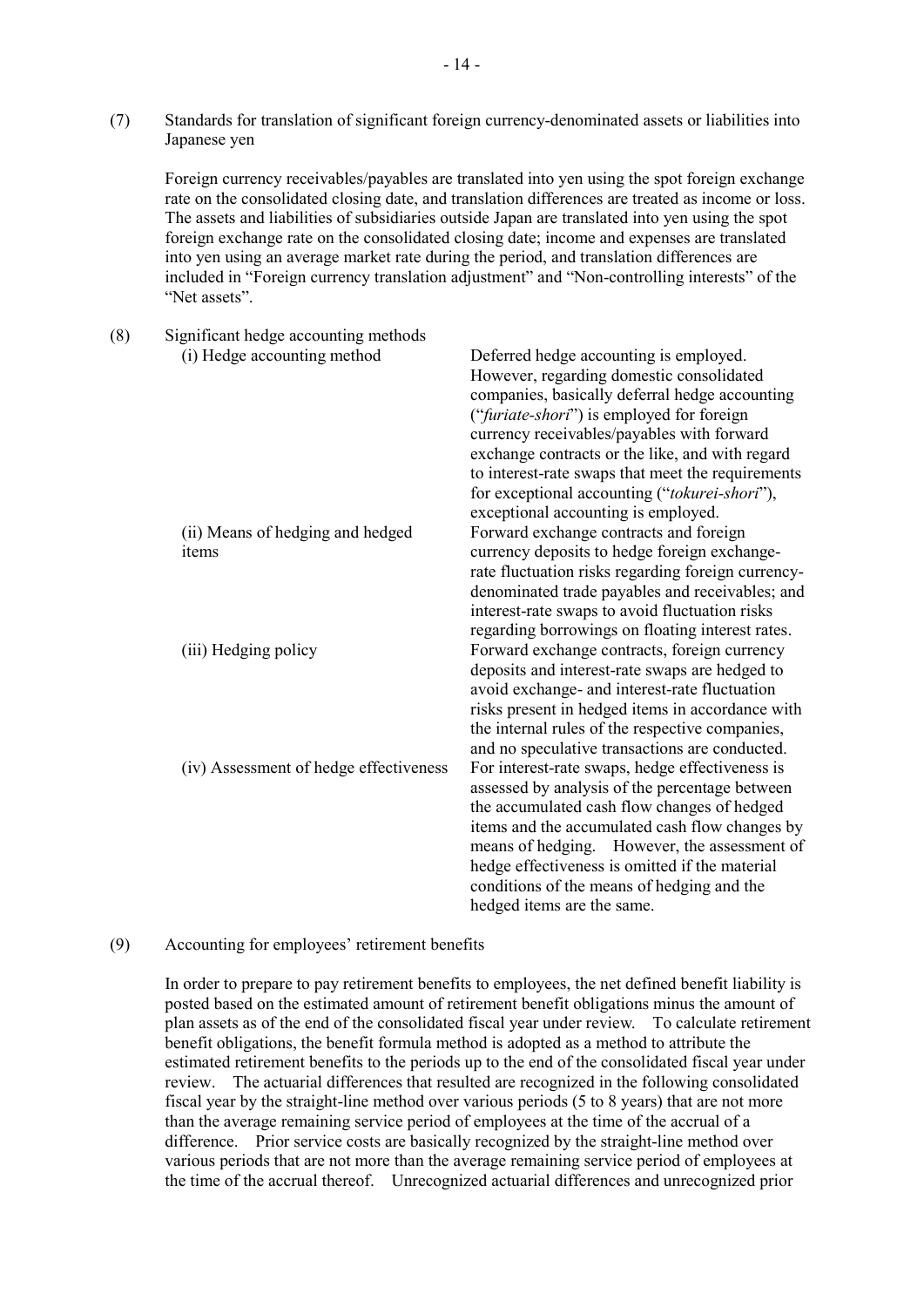service costs after tax effect adjustment are posted in "Remeasurements of defined benefit plans", "Accumulated other comprehensive income" in "Net assets".

(10) Matters relating to application of consolidated taxation system

Consolidated taxation system is applied.

(11) Adoption of tax effect accounting for the transition from the consolidated taxation system to the group tax sharing system

Domestic consolidated companies excluding a few exceptions will make a transition from the consolidated taxation system to the group tax sharing system from the following consolidated fiscal year. As for the items subjected to the transition to the group tax sharing system established under the "Act on Partial Revision of the Income Tax Act, etc." (Act No. 8 of 2020), as well as the items reviewed under the non-consolidated taxation system in conjunction with the transition to the group tax sharing system, such domestic consolidated companies have not adopted the provisions of Paragraph 44 of the "Implementation Guidance on Tax Effect Accounting" (ASBJ Guidance No. 28, issued on February 16, 2018) in accordance with the treatment under Paragraph 3 of the "Practical Solution on the Treatment of Tax Effect Accounting for the Transition from the Consolidated Taxation System to the Group Tax Sharing System" (PITF No. 39, issued on March 31, 2020). The amounts of deferred tax assets and deferred tax liabilities are calculated based on the provisions of the Income Tax Act before the revision. From the beginning of the following consolidated fiscal year, the Company plans to apply the "Practical Solution on the Accounting and Disclosure Under the Group Tax Sharing System" (PITF No. 42, issued on August 12, 2021), which provides for the accounting treatment and disclosure of income taxes, local income taxes, and tax effect accounting, when the group tax sharing system is adopted.

(12) Method and period of amortization of goodwill

Goodwill is equally amortized for 5 to 20 years; minor goodwill is entirely amortized upon accrual.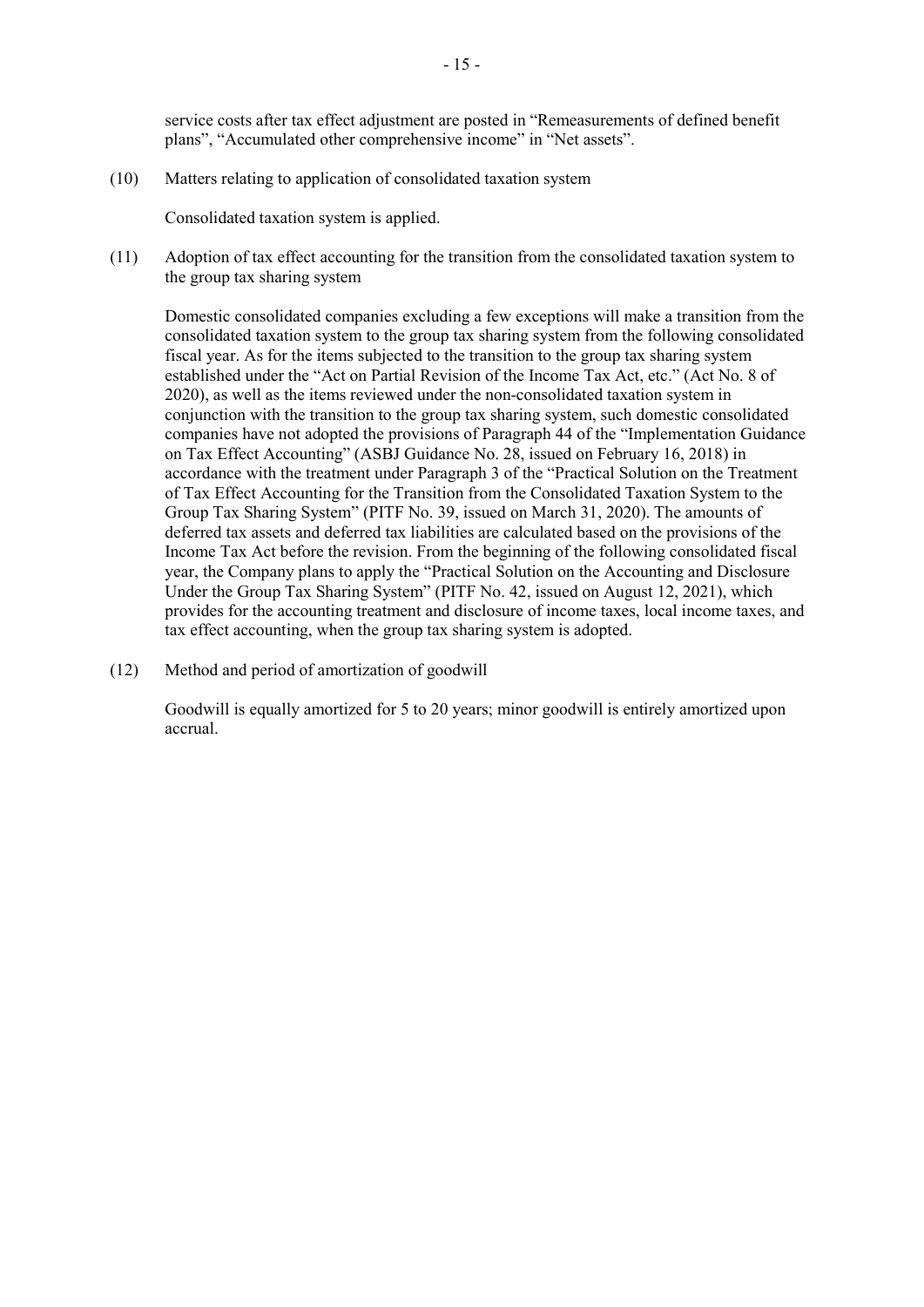# 2. Notes to Changes in Accounting Policies

(Application of the Accounting Standard for Revenue Recognition, etc.)

- 16 -

The Company has applied the "Accounting Standard for Revenue Recognition" (ASBJ Statement No. 29, issued on March 31, 2020; hereinafter, the "Revenue Recognition Accounting Standard"), etc., effective from the beginning of the fiscal year under review, and recognizes revenue in the amount expected to be received in exchange for promised goods or services at the time when control of these goods or services is transferred to customers. Accordingly, as a result of determining the role of the Company Group (as an agent or a principal) in providing goods or services to customers, the Company has changed its method to recognize revenue at a net amount, for transactions in which it is determined that the Company Group acted as an agent. In addition, for transactions in which the Company Group acts as the principal, the Company has changed its method to recognize revenue, which had previously been recognized at a net amount after deducting the amount equivalent to commissions for distributors from the amount to be received from the customers, at a gross amount. In sales transactions in which goods are expected to be returned, the Company does not recognize revenue at the time of sales, but instead recognizes the amount of compensation for merchandise and finished goods that are expected to be returned as refund liabilities in "Other" under "Current liabilities", and the assets that are recognized as the right to recover merchandise and finished goods from customers at the time of settlement of refund liabilities as return assets in "Other" under "Current assets".

The application of the Revenue Recognition Accounting Standard, etc. is subject to the transitional treatment provided for in the proviso to Paragraph 84 of the Revenue Recognition Accounting Standard. The cumulative effect of the retroactive application of the new accounting policy, assuming that it has been applied to periods prior to the beginning of the fiscal year under review, is added to or subtracted from retained earnings at the beginning of the fiscal year under review, and the new accounting policy is applied from the beginning balance.

In addition, "Notes and accounts receivable - trade," which had been presented under "Current assets" in the Consolidated Balance Sheet of the previous fiscal year, has been included in "Notes receivable - trade", "Accounts receivable - trade", and "Contract assets" from the fiscal year under review, while "Other", which had been presented under "Current liabilities" in the Consolidated Balance Sheet of the previous fiscal year, has been included in "Contract liabilities" and "Other" from the fiscal year under review.

As a result, compared with the figures before the application of the Revenue Recognition Accounting Standard, etc., accounts receivable - trade decreased by 396 million yen, contract assets increased by 343 million yen, merchandise and finished goods decreased by 4 million yen, raw materials and supplies increased by 27 million yen, other under current assets increased by 1,313 million yen, investment securities increased by 26 million yen, deferred tax assets increased by 358 million yen, accounts payable - other decreased by 39 million yen, contract liabilities increased by 6,311 million yen, other under current liabilities decreased by 3,610 million yen, and balance at end of period of retained earnings decreased by 993 million yen in the Consolidated Balance Sheet for the fiscal year under review. In the Consolidated Statements of Income for the fiscal year under review, net sales increased by 2,834 million yen, cost of sales decreased by 282 million yen, and selling, general and administrative expenses increased by 2,881 million yen. As a result, operating profit increased by 235 million yen, and ordinary profit and profit before income taxes increased by 299 million yen, respectively.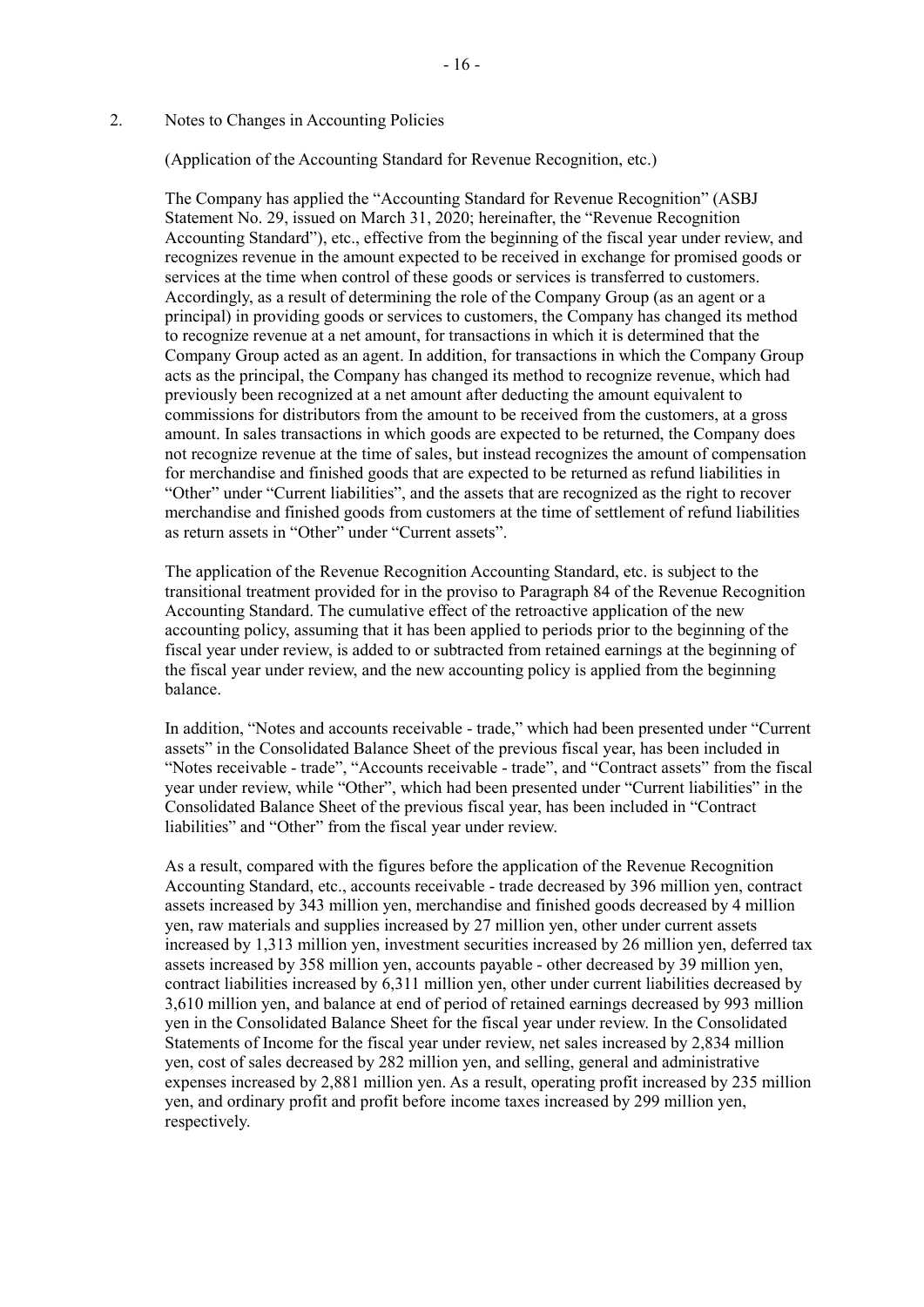As the cumulative effect was reflected in net assets at the beginning of the fiscal year under review, balance at beginning of period of retained earnings in the Consolidated Statements of Changes in Equity decreased by 1,182 million yen.

Net assets per share for the fiscal year under review decreased by 24.09 yen, and net income per share and diluted earnings per share increased 4.52 yen, respectively.

(Application of the Accounting Standard for Fair Value Measurement, etc.)

The Company has applied the "Accounting Standard for Fair Value Measurement" (ASBJ Statement No. 30, issued on July 4, 2019; hereinafter, the "Fair Value Measurement Accounting Standard"), etc., effective from the beginning of the fiscal year under review. In accordance with the transitional treatment provided for in Paragraph 19 of the Fair Value Measurement Accounting Standard and Paragraph 44-2 of the "Accounting Standard for Financial Instruments" (ASBJ Statement No. 10, issued on July 4, 2019), the Company will apply the new accounting policy prescribed by the Fair Value Measurement Accounting Standard, etc. into the future. However, this application has no impact on the consolidated financial statements. In addition, the Company includes notes on matters relating to breakdown, etc. of market values of financial instruments by level in the "Notes to Financial Instruments".

3. Notes to Changes in Presentation Methods

(Consolidated statements of income)

"House rent and other rental revenues" under "Non-operating income" that were separately itemized in the previous fiscal year are included in "Other" under "Non-operating income" in the fiscal year under review due to its decreased financial significance.

"House rent and other rental revenues" in the fiscal year under review are 135 million yen.

- 4. Notes to Accounting Estimates
- (1) Valuation of inventories
	- (i) Amounts posted in the consolidated financial statements for the fiscal year under review

| <b>Watches Business</b>                     | 45,313 million yen |
|---------------------------------------------|--------------------|
| <b>Electronic Devices Business</b>          | 17,269 million yen |
| <b>Systems Solutions Business</b>           | 4,860 million yen  |
| Time Creation, WAKO and<br>other Businesses | 6,267 million yen  |
| Adjustment                                  | -662 million yen   |
| Consolidated total                          | 73,048 million yen |

(ii) Information useful for understanding the content of accounting estimates

The Company Group evaluates inventories by writing down book values based on a decrease in profitability.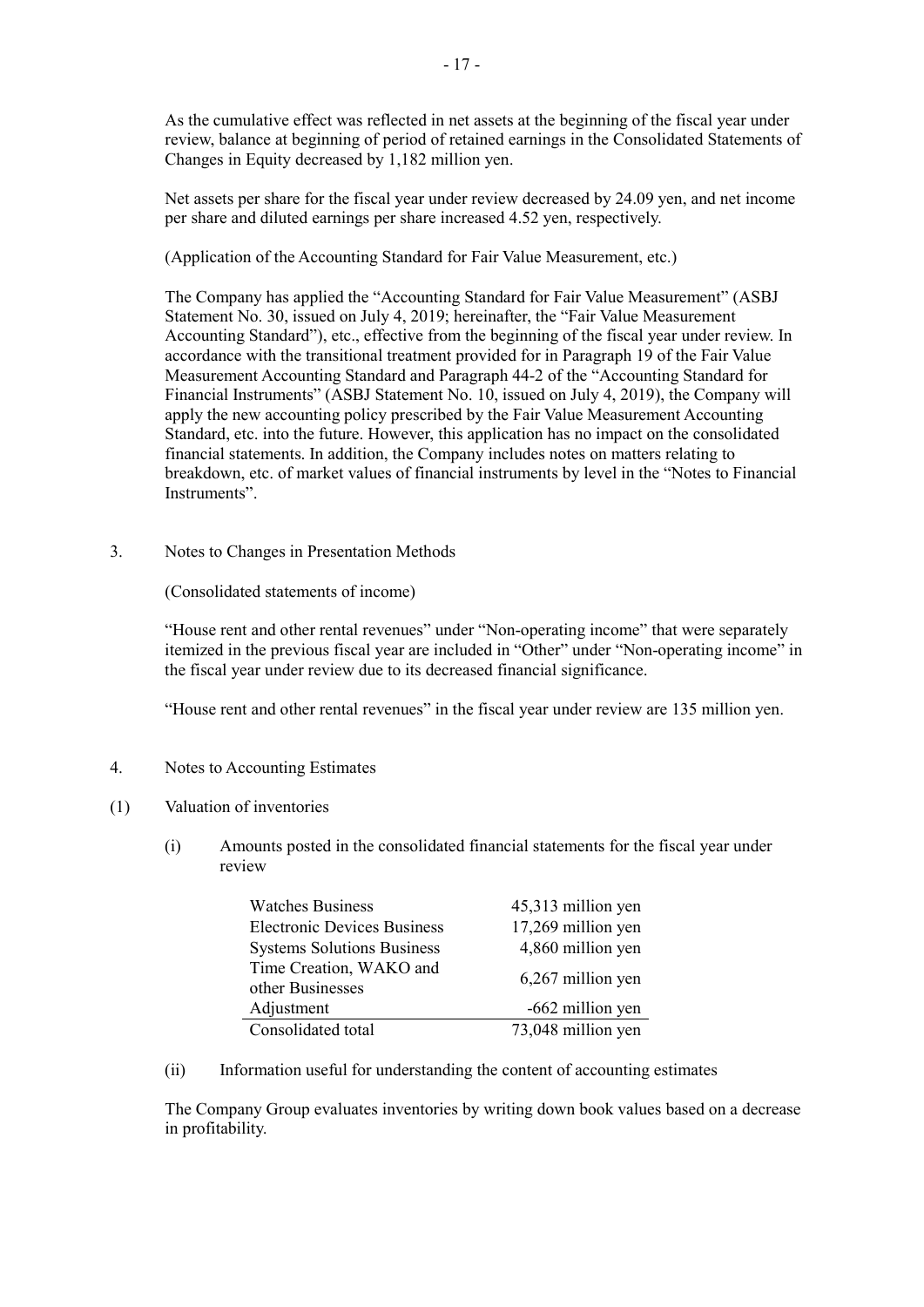For products, etc. of each business company exceeding a given holding period and volume that are no longer part of the normal operating cycle, a decrease in profitability is reflected through a systematic write-down method, which has been determined mainly based on past sales and disposal results.

However, products, etc. that are considered to be still in the process of the normal operating cycle in light of recent sales results and future sales estimates, despite exceeding a given holding period and volume, are exempted from systematic write-downs, in whole or in part.

The Watches Business handles products, etc. directly related to personal consumption. Consequently, the business results and profitability of products, etc. are strongly affected by economic trends in Japan and overseas, especially personal consumption. The business results and profitability of products, etc. of the Electronic Devices Business are affected by trends of demand for electronic devices, etc. in Japan and overseas. Economic trends and personal consumption may fluctuate considerably due to factors that are out of the Company Group's control, and thus are difficult to predict. Accordingly, in determining a systematic write-down method to reflect a decrease in profitability, significant judgments and assumptions are incorporated. Furthermore, determining whether products, etc. that are exempted from systematic write-downs are no longer in the process of the normal operating cycle also entails significant judgments.

These estimates entailing judgments and assumptions may be affected by future trends in personal consumption and may significantly affect the amount of inventories in the consolidated financial statements for the following consolidated fiscal year.

(2) Valuation of deferred tax assets

(i) Amount posted in the consolidated financial statements for the fiscal year under review

Deferred tax assets 2,200 million yen

(ii) Information useful for understanding the content of accounting estimates

Deferred tax assets are posted if they are judged to be recoverable by making reasonable estimates of when future taxable income will occur and its amount based on business plans, etc. Such estimates may be affected by changes in uncertain economic conditions, etc. in the future. If the actual timing of when the taxable income occurs and its amount differ from the estimates, it may significantly affect the amount of deferred tax assets in the consolidated financial statements for the following consolidated fiscal year.

(Accounting estimates associated with the spread of the novel coronavirus)

Although it is still difficult to predict when the novel coronavirus will be contained, the Company has made accounting estimates of the recoverability, etc. of deferred tax assets, based on an assumption that economic activities will recover in Japan and overseas from the following consolidated fiscal year onward.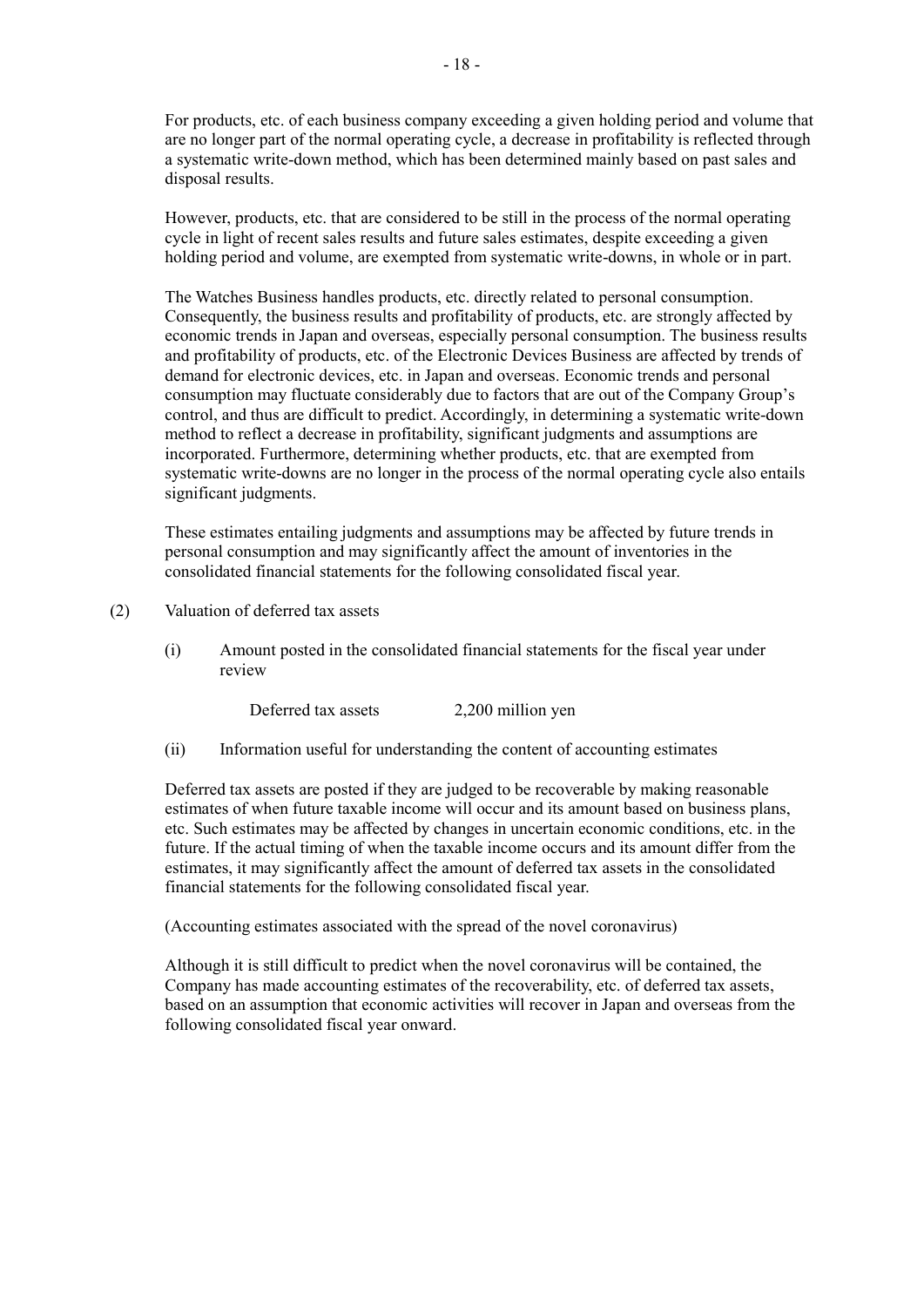- 5. Notes to Consolidated Balance Sheet
- (1) Assets provided as security and secured obligations

| Assets provided as security                                        |                 |
|--------------------------------------------------------------------|-----------------|
| Cash and deposits                                                  | 31 million yen  |
| Deposits (Investments and<br>other assets)                         | 383 million yen |
| Total                                                              | 414 million yen |
| Secured obligations<br>Gift certificates (Contract<br>liabilities) | 320 million yen |
| Total                                                              | 320 million yen |

#### (2) Guarantee obligation

The Company has guaranteed borrowings extended to its employees from financial institutions, as follows.

| Employee (housing fund) | 1 million ven |
|-------------------------|---------------|
|-------------------------|---------------|

- (3) Amount of discount on negotiable instruments receivable 944 million yen
- (4) Land for business use was revaluated pursuant to the "Act on Revaluation of Land" (Act No. 34 promulgated on March 31, 1998), and valuation differences which correspond to taxes are posted as "Deferred tax liabilities for land revaluation" of "Liabilities" and the balance thereof is posted as "Revaluation reserve for land" of "Net assets".
	- (i) Method of revaluation

Land for business use was evaluated based on the main-street land price set forth in Article 2, item 4 of the "Order for Enforcement of the Act on Revaluation of Land (Cabinet Order No. 119 promulgated on March 31, 1998), and that land without a main-street land price was evaluated based on the assessed value of fixed assets as set forth in item 3 thereof, with reasonable adjustment.

- (ii) Date of revaluation: March 31, 2001
- (5) Out of investment securities, 406 million yen is for lending stock.
- (6) Loan commitment agreement

The Company has concluded loan commitment agreements with two banks in order to carry out efficient funding of working capital. The balance of unused line of credit, etc. under the loan commitment agreements at the end of the consolidated fiscal year under review is as follows.

| Total amount of loan commitment | 33,500 million yen |
|---------------------------------|--------------------|
| Borrowing balance               | 12,900 million yen |
| <b>Balance</b>                  | 20,600 million yen |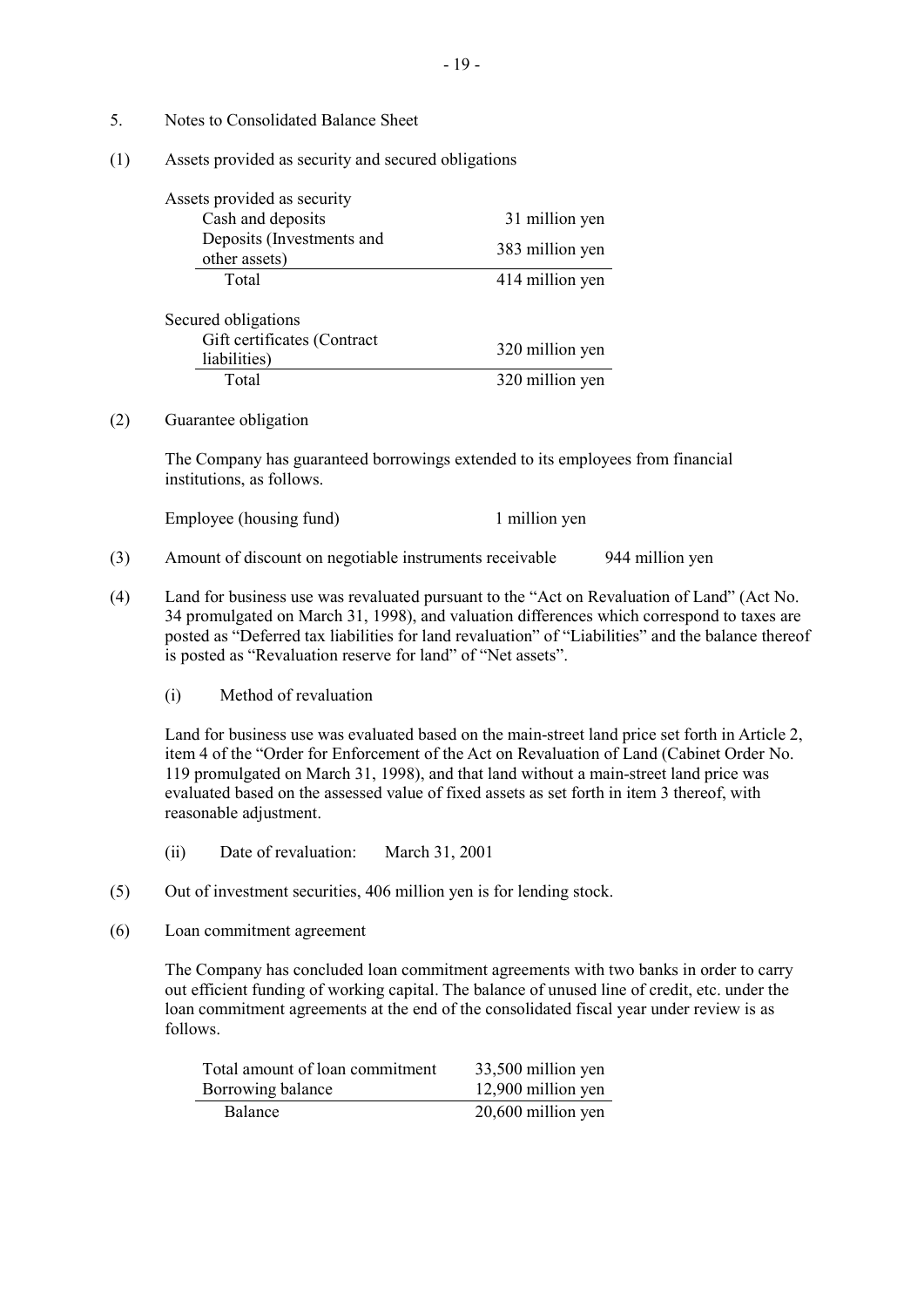6. Notes to Consolidated Statements of Income

"Loss on the spread of infectious disease" under extraordinary losses in the fiscal year under review is mainly for fixed costs incurred during the suspension of operations and business.

- 7. Notes to Consolidated Statements of Changes in Equity
- (1) Matters relating to type and total number of issued shares, and type and number of treasury shares

|                  |                   |                   |                   | (Thousands of shares) |
|------------------|-------------------|-------------------|-------------------|-----------------------|
|                  | Number of         | Number of         | Number of         | Number of             |
|                  | shares at the     | shares increased  | shares decreased  | shares at the end     |
|                  | beginning of the  | during the        | during the        | of the                |
|                  | consolidated      | consolidated      | consolidated      | consolidated          |
|                  | fiscal year under | fiscal year under | fiscal year under | fiscal year under     |
|                  | review            | review            | review            | review                |
| Issued shares    |                   |                   |                   |                       |
| Common<br>shares | 41,404            |                   |                   | 41,404                |
| Total            | 41,404            |                   |                   | 41,404                |
|                  |                   |                   |                   |                       |
| Treasury shares  |                   |                   |                   |                       |
| Common           | 175               | 0                 | 15                | 160                   |
| shares (Note)    |                   |                   |                   |                       |
| Total            | 175               | 0                 | 15                | 160                   |

(Note) The number of common shares held as treasury shares at the end of the consolidated fiscal year under review includes 78 thousand shares of the Company held in the Board Benefit Trust (BBT). 0 thousand shares of increase in common shares held as treasury shares is due to the purchase of fractional shares.

15 thousand shares of decrease in common shares held as treasury shares is due to the disposal of the Company shares through the Board Benefit Trust (BBT), the demand for sale of fractional shares, and a change in the ratio of equity interests of affiliates accounted for using equity method.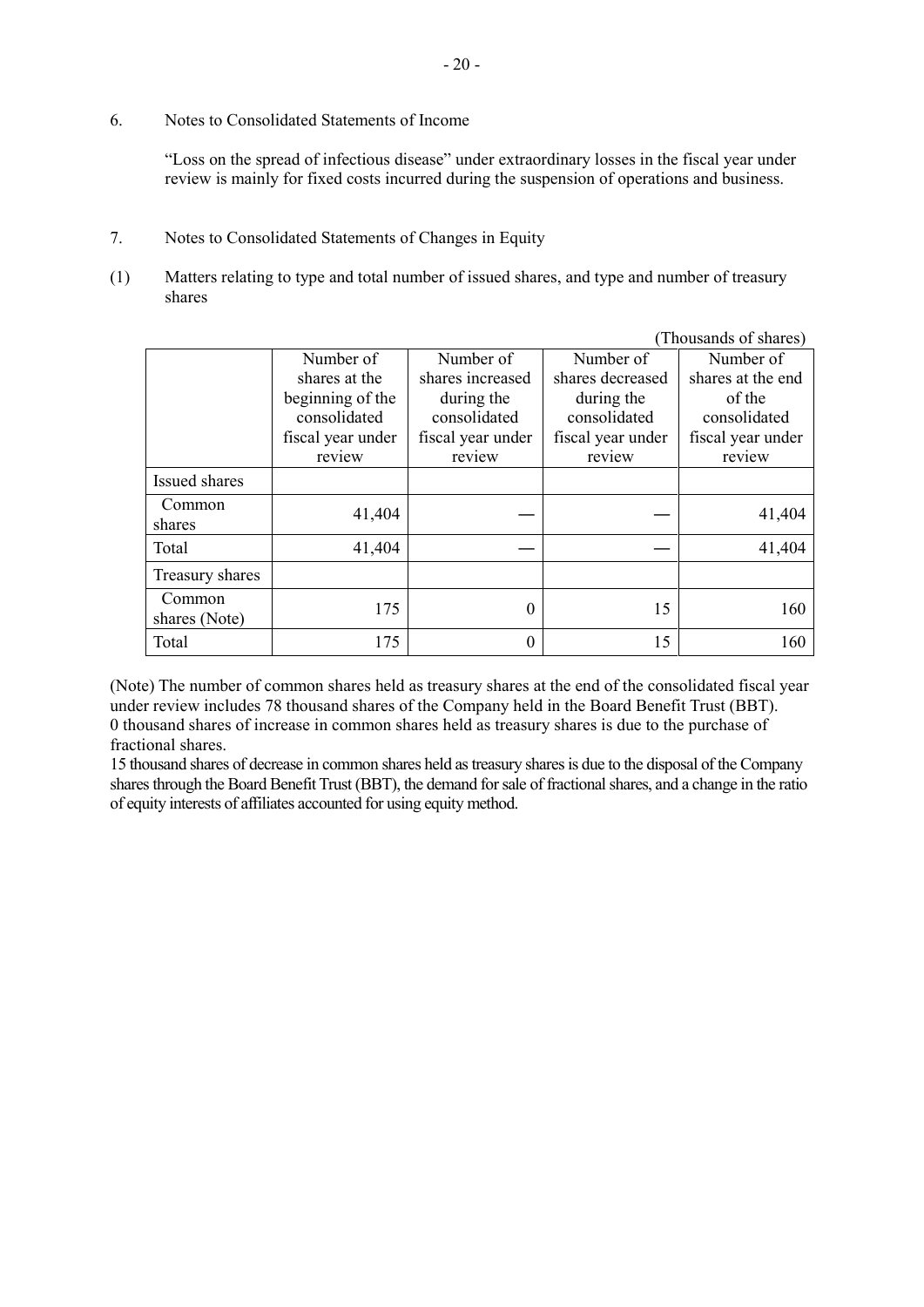# (2) Matters relating to dividend

| $\sqrt{ }$<br>Resolution                                              | Type of<br>shares | Total dividend<br>(million yen) | Dividend per<br>share (yen) | Record date           | <b>Effective</b> date |
|-----------------------------------------------------------------------|-------------------|---------------------------------|-----------------------------|-----------------------|-----------------------|
| Ordinary<br>General<br>Meeting of<br>Shareholders on<br>June 29, 2021 | Common<br>share   | 1,033                           | 25.00                       | March 31,<br>2021     | June 30, 2021         |
| Board of<br><b>Directors</b><br>meeting on<br>November 9,<br>2021     | Common<br>share   | 1,033                           | 25.00                       | September 30,<br>2021 | December 6,<br>2021   |

(i) Amount of dividend paid

(Note 1) The total amount of dividend approved by a resolution of the Ordinary General Meeting of Shareholders on June 29, 2021 includes a dividend of 2 million yen payable for the Company shares held in the Board Benefit Trust (BBT).

(Note 2) The total amount of dividend approved by a resolution of the Board of Directors meeting on November 9, 2021 includes a dividend of 1 million yen payable for the Company shares held in the Board Benefit Trust (BBT).

(ii) Dividend for which the record date falls in the consolidated fiscal year under review but the effective date comes after the end of that consolidated fiscal year

| Resolution                                                            | Type of<br>shares | Total<br>dividend<br>(million<br>yen) | Source<br>for<br>dividend | Dividend<br>per share<br>(yen) | Record date       | Effective<br>date |
|-----------------------------------------------------------------------|-------------------|---------------------------------------|---------------------------|--------------------------------|-------------------|-------------------|
| Ordinary<br>General<br>Meeting of<br>Shareholders on<br>June 29, 2022 | Common<br>Share   | 1,033                                 | Retained<br>earnings      | 25.00                          | March 31,<br>2022 | June 30,<br>2022  |

(Note) The total amount of dividend proposed for approval by a resolution of the Ordinary General Meeting of Shareholders on June 29, 2022 includes a dividend of 1 million yen payable for the Company shares held in the Board Benefit Trust (BBT).

- 8. Notes to Financial Instruments
- (1) Matters relating to status of financial instruments

The Company Group raises funds (mainly borrowing from banks) necessary in light of respective business plans of business companies. Temporary surplus funds are invested in more safe financial assets.

Notes and accounts receivable - trade (which are operating receivables) are exposed to customers' credit risks; as such, the Company controls each customer's due date and balance, and understands major customers' credit status. Exchange-rate fluctuation risks for foreign currency operating receivables due to the Company's global development are almost set off by the risks resulting from foreign currency operating payables, some of which are hedged using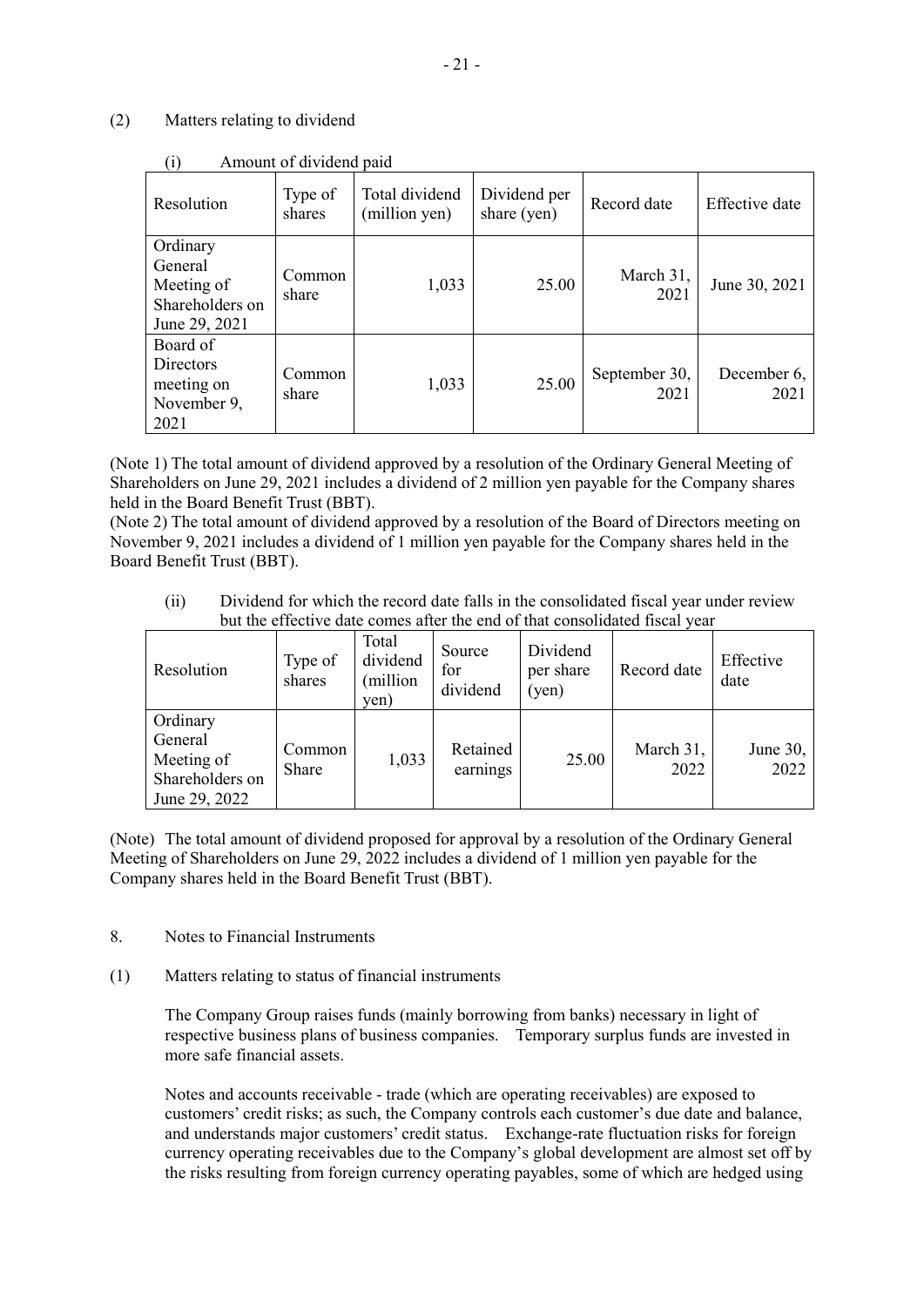forward exchange contracts. Investment securities are mainly shares of customers, and exposed to market price fluctuation risks.

Most of the notes and accounts payable - trade (which are operating payables) are due within one year. Borrowings and bonds payable are mainly to raise funds for operating transactions, and interest-rate swaps are used to hedge part of exchange-rate fluctuation risks of borrowings.

Derivatives include forward exchange contracts to hedge exchange-rate fluctuation risks present in foreign currency receivables/payables, and interest-rate swaps to hedge fluctuation risks of interest rates payable on borrowings.

### (2) Matters relating to market value, etc. of financial instruments

Amounts posted on the Consolidated Balance Sheet, market values, and the corresponding differences between the two as of March 31, 2022, are as follows. Shares, etc. that do not have a market price are not included in the table below. Notes to cash are omitted. Deposits, notes receivable - trade, accounts receivable - trade, accounts receivable - other, notes and accounts payable - trade, electronically recorded obligations - operating, short-term borrowings, and accounts payable - other are omitted, as these are settled within a short time frame and therefore have a market value approximate to their book value.

|                                                                                                                 |                                                            |                               | (Millions of yen) |
|-----------------------------------------------------------------------------------------------------------------|------------------------------------------------------------|-------------------------------|-------------------|
|                                                                                                                 | Amounts posted on<br>the Consolidated<br>Balance Sheet (*) | Market value<br>$(\hbox{}^*)$ | Difference        |
| (1) Investment securities<br>(i) Shares of subsidiaries and<br>associates<br>(ii) Available-for-sale securities | 16,884<br>22,826                                           | 13,369<br>22,826              | $-3,514$          |
| (2) Current portion of bonds payable                                                                            | (150)                                                      | (149)                         | $-0$              |
| (3) Current portion of long-term<br>borrowings                                                                  | (23,719)                                                   | (23, 732)                     | 12                |
| (4) Bonds payable                                                                                               | (300)                                                      | (299)                         | $-0$              |
| (5) Long-term borrowings                                                                                        | (28, 752)                                                  | (28, 754)                     | 2                 |
| (6) Derivatives                                                                                                 | (631)                                                      | (631)                         |                   |

(\*) Items posted as liabilities are enclosed in brackets.

#### (Note)

Unlisted shares (posted as 142 million yen on the Consolidated Balance Sheet), shares of unlisted subsidiaries and associates (posted as 3,292 million yen on the Consolidated Balance Sheet), and Investment Limited Partnership (posted as 391 million yen on the Consolidated Balance Sheet) are shares, etc. that do not have a market price. As such, these items are not included in (1).

(3) Matters relating to breakdown, etc. of market values of financial instruments by level

Market values of financial instruments are classified into the following three levels based on the observability and materiality of inputs used to calculate market values.

Level 1 market value: Market value calculated using (unadjusted) quoted prices in active markets for identical assets or liabilities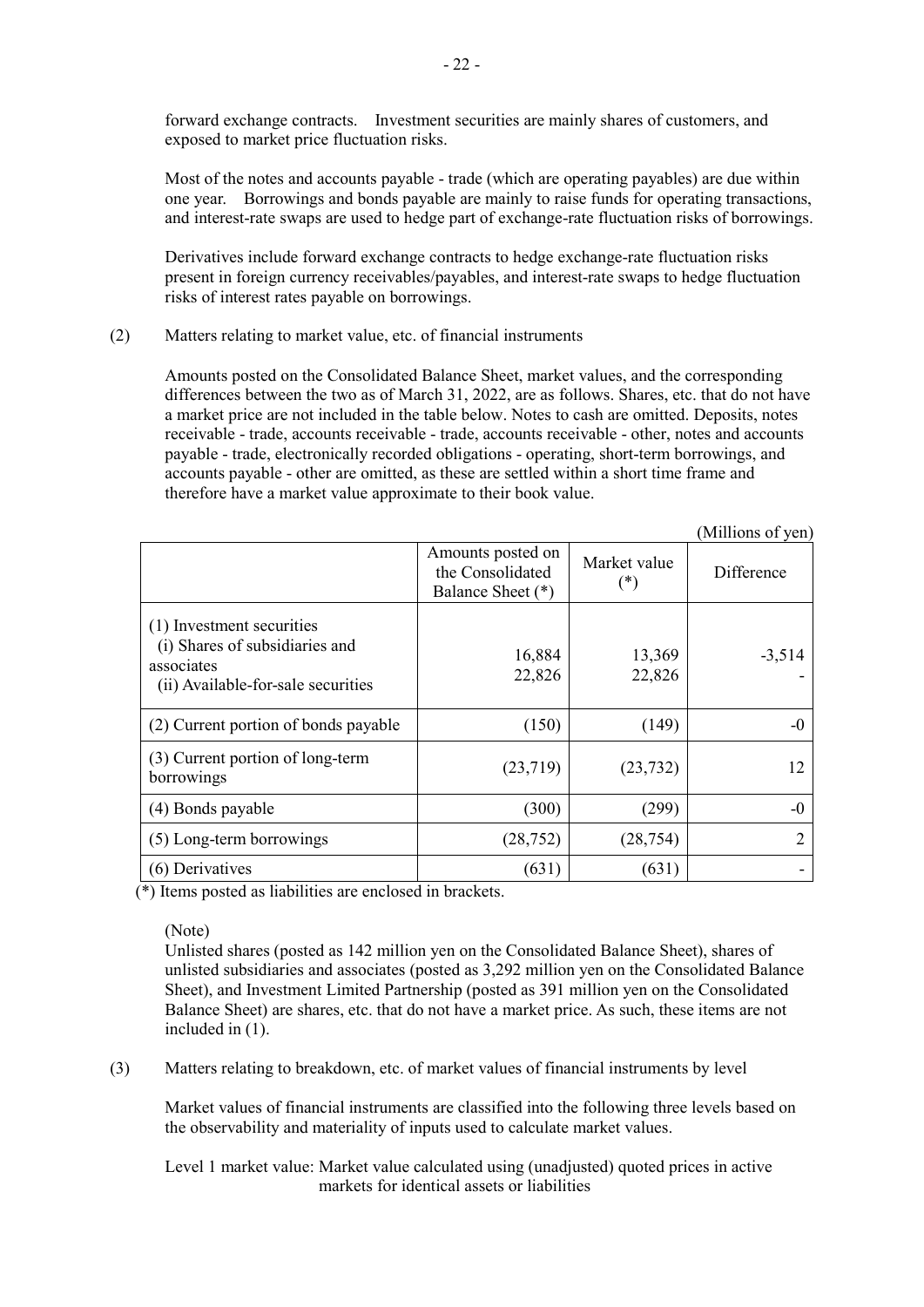Level 2 market value: Market value calculated using directly or indirectly observable inputs other than Level 1 inputs

Level 3 market value: Market value calculated using significant unobservable inputs

When multiple inputs that have a significant impact on the calculation of market value are used, market value is classified into the level with the lowest priority in the calculation of market value among the levels to which those inputs belong.

(i) Financial assets and financial liabilities that are recognized on the Consolidated Balance Sheet at market value

(Millions of yen)

| Classification            | Market value |         |         |       |  |  |
|---------------------------|--------------|---------|---------|-------|--|--|
|                           | Level 1      | Level 2 | Level 3 | Total |  |  |
| (1) Investment securities |              |         |         |       |  |  |
| <b>Shares</b>             | 22,826       | -       |         |       |  |  |
| (6) Derivatives           | -            | 03 I    | -       | 03    |  |  |

(\*) Items posted as liabilities are enclosed in brackets.

(ii) Financial assets and financial liabilities that are not recognized on the Consolidated Balance Sheet at market value

|                                                |         |              |         | (Millions of yen) |  |  |  |
|------------------------------------------------|---------|--------------|---------|-------------------|--|--|--|
|                                                |         | Market value |         |                   |  |  |  |
| Classification                                 | Level 1 | Level 2      | Level 3 | Total             |  |  |  |
| (1) Investment securities                      |         |              |         |                   |  |  |  |
| Shares of subsidiaries and<br>associates       | 13,369  |              |         | 13,369            |  |  |  |
| (2) Current portion of bonds                   |         | 149          |         | 149               |  |  |  |
| (3) Current portion of long-term<br>borrowings |         | 23,732       |         | 23,732            |  |  |  |
| (4) Bonds payable                              |         | 299          |         | 299               |  |  |  |
| (5) Long-term borrowings                       |         | 28,754       |         | 28,754            |  |  |  |

(Note) Valuation methods used for the measurement of market value and a description of inputs

(1) Investment securities:

Listed shares are valued using quoted prices. Since listed shares are traded in active markets, their market value is classified as Level 1 market value.

(2) Current portion of bonds and (4) Bonds payable:

The market value of bonds payable, which are issued by subsidiaries, is calculated by discounting the total amount of principal and interest by an interest rate that takes into account the remaining term and credit risk of the bonds. It is classified as Level 2 market value.

(3) Current portion of long-term borrowings and (5) Long-term borrowings: The market value of long-term borrowings is calculated by taking into account the remaining term of the bonds and discounting the total amount of principal and interest by the assumed interest rate that would be applied when new borrowings are conducted. It is classified as Level 2 market value. The market value of long-term borrowings that are subject to exceptional accounting treatment for interest-rate swaps is calculated by taking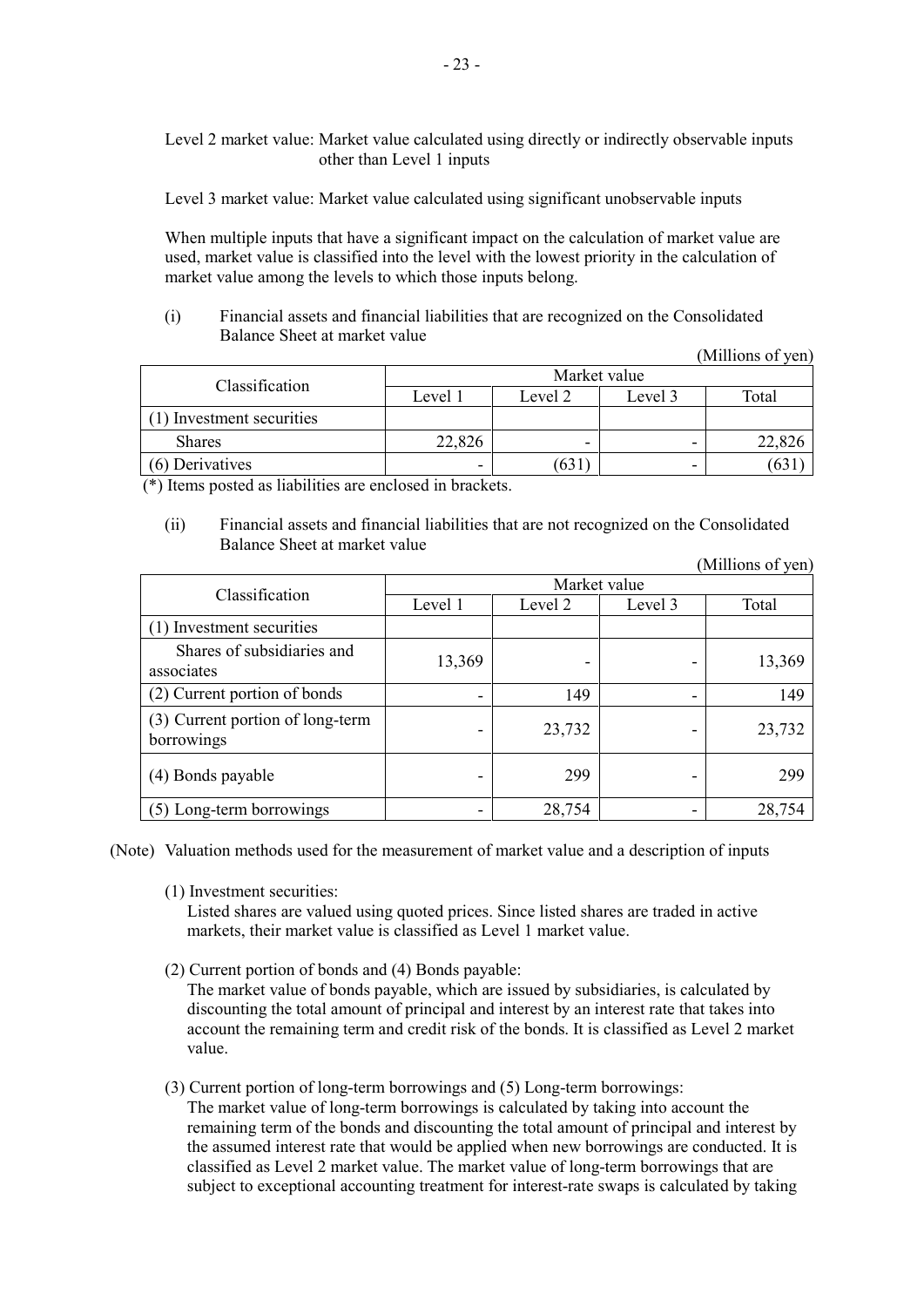into account the remaining term of the bonds and discounting the total amount of principal and interest, which is treated as one with the interest-rate swap in question, by a logically estimated interest rate that would be applied when similar borrowings are conducted.

(6) Derivatives:

The market values of interest-rate swaps and forward exchange contracts are calculated using observable inputs such as interest rates and foreign exchange rates. They are classified as Level 2 market values.

Derivatives conducted through exceptional accounting treatment of interest-rate swaps are treated as being one with the long-term borrowings under the relevant hedge. As such, the market value of such transactions is presented as being included in the market value for the long-term borrowings concerned.

9. Notes to Leased Property

The Company and some of its subsidiaries own real property for lease and others in Tokyo and other regions. Income or expenses from the leased property during the fiscal year ended March 2022 was 133 million yen (rent income was posted as non-operating income and expenses are posted as non-operating expenses), and gain on sales of non-current assets was 8 million yen (posted as non-operating income).

The amount posted on the Consolidated Balance Sheet, major changes during the consolidated fiscal year under review, market value on the consolidated closing date, and the calculation method of such market value are as follows:

|                                                                                |                                                                                            |                                                                          | (Millions of yen)                                   |  |  |  |
|--------------------------------------------------------------------------------|--------------------------------------------------------------------------------------------|--------------------------------------------------------------------------|-----------------------------------------------------|--|--|--|
|                                                                                | Amounts posted on the Consolidated Balance Sheet                                           |                                                                          |                                                     |  |  |  |
| Balance at the<br>beginning of the<br>consolidated fiscal<br>year under review | Amount of<br>increases/decreases<br>during the<br>consolidated fiscal<br>year under review | Balance at the end of<br>the consolidated<br>fiscal year under<br>review | Market value on the<br>consolidated closing<br>date |  |  |  |
| 17,191                                                                         | -918                                                                                       | 16,272                                                                   | 18,972                                              |  |  |  |

| (Note 1) | Amounts posted on the Consolidated Balance Sheet were the acquisition costs      |
|----------|----------------------------------------------------------------------------------|
|          | minus accumulated depreciation and accumulated impairment loss.                  |
| (Note 2) | Of the change during the consolidated fiscal year under review, the amount of    |
|          | increases mainly consists of the acquisition of rental real estate (532 million  |
|          | yen) and an increase in the rate of rent (272 million yen). In addition, the     |
|          | amount of decreases mainly consists of the reclassification of leased property   |
|          | from rental real estate to commercial real estate $(1,391)$ million yen) and the |
|          | sale of rental real estate (180 million yen).                                    |
| (Note 3) | Calculation method of market value                                               |
|          | Basically the amount based on a real-estate appraisal report prepared by a real- |
|          | estate appraiser.                                                                |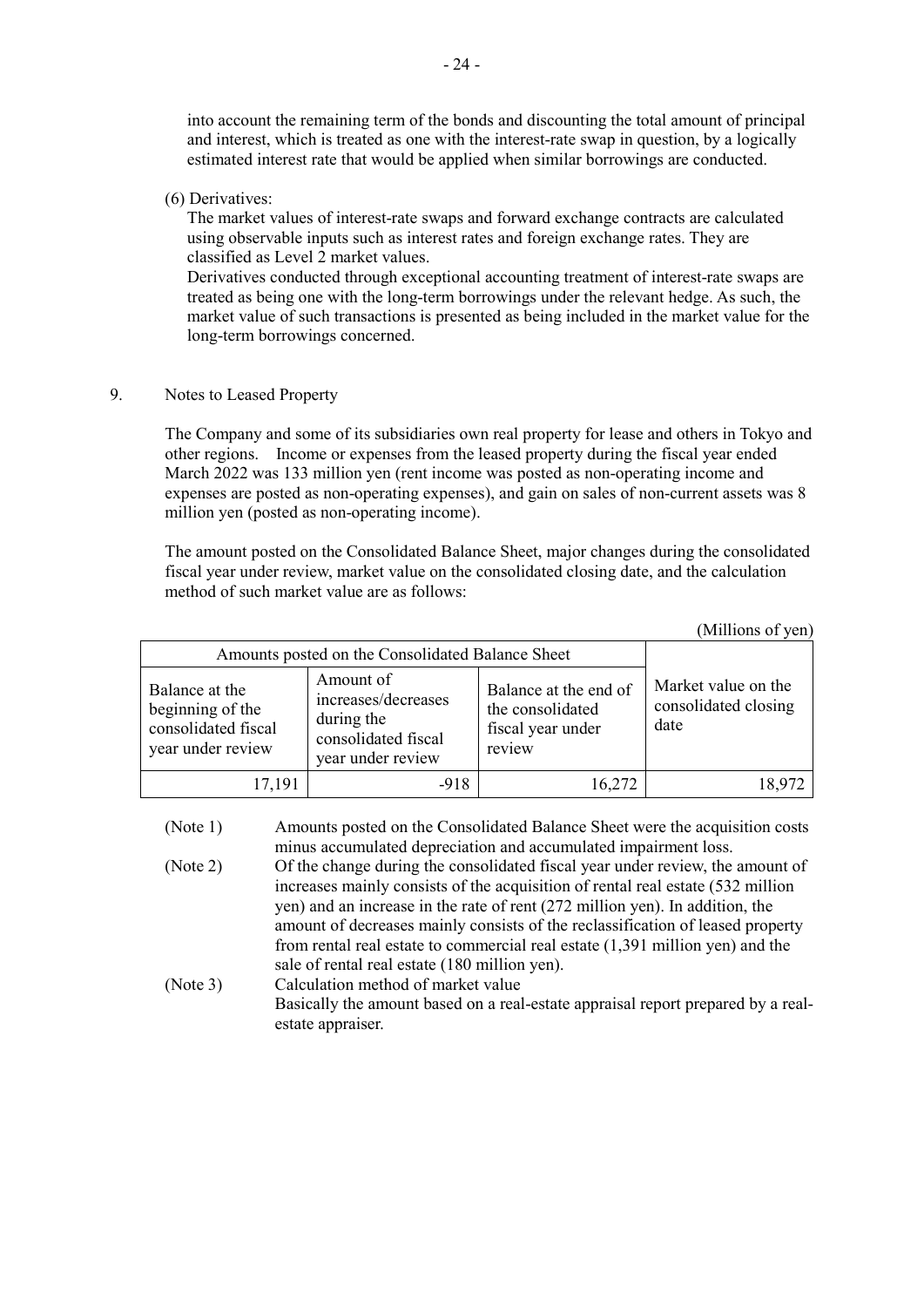10. Notes to Per-Share Information

| Net assets per share                                                             | 2,911.17 yen              |
|----------------------------------------------------------------------------------|---------------------------|
| Net income per share                                                             | 155.56 yen                |
| (Calculation basis) Profit attributable to owners of                             | 6,415 million yen         |
| parent<br>Profit attributable to owners of<br>parent, available to common shares | 6,415 million yen         |
| Average number of shares during<br>the fiscal year under review                  | 41,240 thousand<br>shares |

(Note 1) For the purpose of calculating the net income per share, the treasury shares remaining in trust posted as treasury shares in the "Shareholders' equity" section are included in the treasury shares deducted in the calculation of the average number of shares during the fiscal year under review. For the purpose of calculating the net assets per share, the treasury shares so remaining in trust are included in the treasury shares deducted from the total number of shares issued and outstanding at the end of the fiscal year under review.

For the purpose of calculating the net income per share, the average number of treasury shares, so deducted, during the fiscal year under review was 82 thousand shares, and for the purpose of calculating the net assets per share, the number of treasury shares, so deducted, as at the end of the fiscal year under review was 78 thousand shares.

- 11. Notes to Revenue Recognition
- (1) Information regarding disaggregated revenue arising from contracts with customers

| (Millions of yen)                                                  |                            |                                          |                                                |                                                                        |         |
|--------------------------------------------------------------------|----------------------------|------------------------------------------|------------------------------------------------|------------------------------------------------------------------------|---------|
|                                                                    |                            | Reported segments                        |                                                | Time                                                                   |         |
|                                                                    | Watches<br><b>Business</b> | Electronic<br>Devices<br><b>Business</b> | <b>Systems</b><br>Solutions<br><b>Business</b> | Creation,<br><b>WAKO</b><br>and other<br><b>Businesses</b><br>(Note 2) | Total   |
| Wholesale of watches (Note<br>1)                                   | 102,077                    |                                          |                                                |                                                                        | 102,077 |
| Retail of watches (Note 1)                                         | 23,666                     |                                          |                                                |                                                                        | 23,666  |
| Electronic devices<br>(Quartz crystals, micro)<br>batteries, etc.) |                            | 19,909                                   |                                                |                                                                        | 19,909  |
| Precision devices<br>(Precision turned parts, etc.)                |                            | 14,472                                   |                                                |                                                                        | 14,472  |
| Printing devices                                                   |                            | 17,427                                   |                                                |                                                                        | 17,427  |
| System-related<br>(Including IT performance<br>management)         |                            |                                          | 15,254                                         |                                                                        | 15,254  |
| IoT-related                                                        |                            |                                          | 13,166                                         |                                                                        | 13,166  |
| Settlement-related                                                 |                            |                                          | 5,992                                          |                                                                        | 5,992   |
| Other                                                              |                            | 12,864                                   |                                                | 27,313                                                                 | 40,177  |

Information by type of goods or services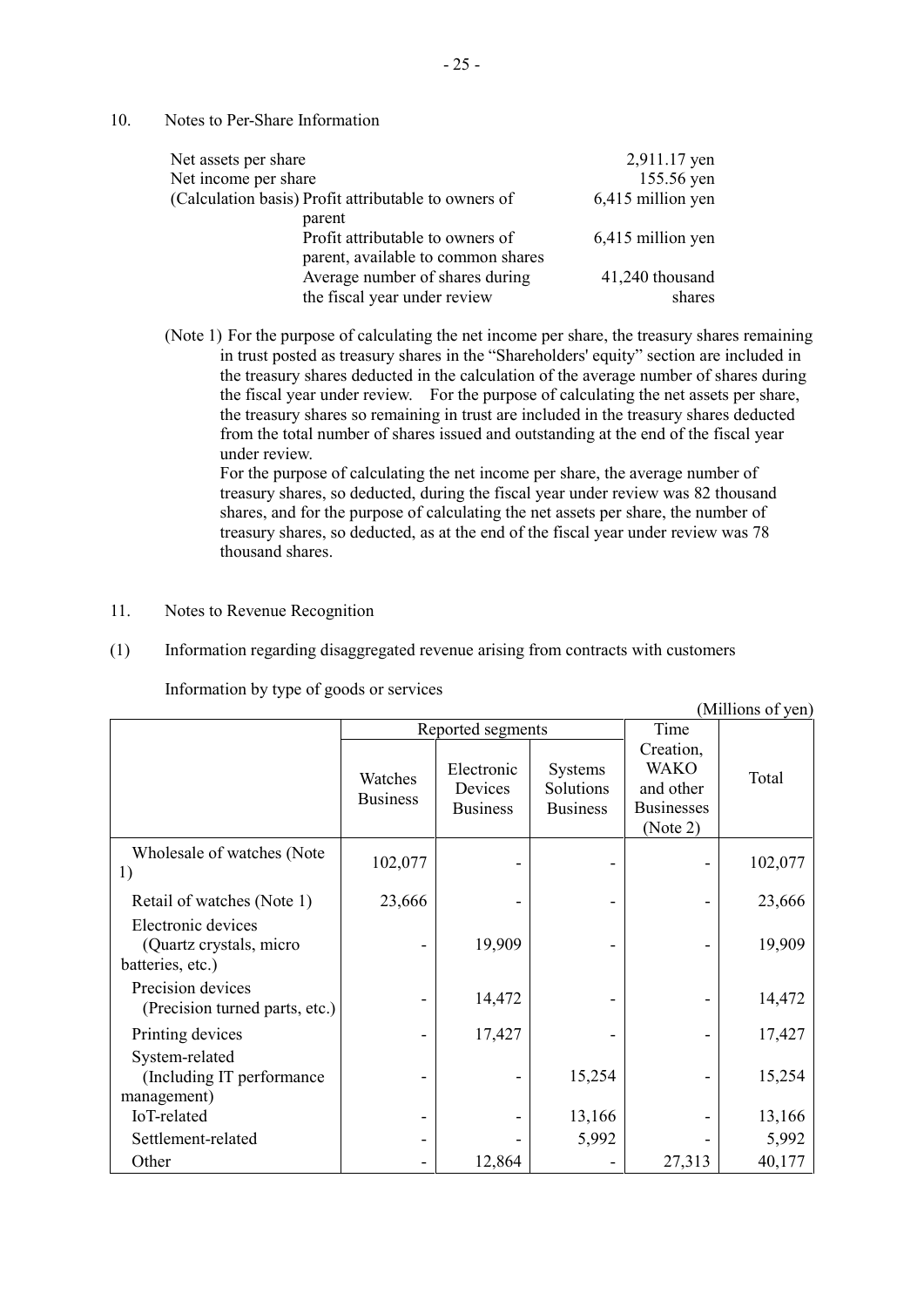| Transactions with other<br>segments              | $-2,669$ | $-6,505$ | $-1,901$ | $-3,685$ | $-14,762$ |
|--------------------------------------------------|----------|----------|----------|----------|-----------|
| Revenue arising from contracts<br>with customers | 123,074  | 58,168   | 32,511   | 23,627   | 237,382   |
| Revenues from external<br>customers              | 123,074  | 58,168   | 32,511   | 23,627   | 237,382   |

Information by region

(Millions of yen)

|                                                  | Reported segments          |                                          |                                         | Time                                                                   |         |
|--------------------------------------------------|----------------------------|------------------------------------------|-----------------------------------------|------------------------------------------------------------------------|---------|
|                                                  | Watches<br><b>Business</b> | Electronic<br>Devices<br><b>Business</b> | Systems<br>Solutions<br><b>Business</b> | Creation,<br><b>WAKO</b><br>and other<br><b>Businesses</b><br>(Note 2) | Total   |
| Japan                                            | 53,391                     | 17,863                                   | 32,174                                  | 20,974                                                                 | 124,403 |
| The Americas                                     | 17,042                     | 5,513                                    | 261                                     | 1,515                                                                  | 24,332  |
| Europe                                           | 17,099                     | 7,263                                    | 29                                      | 92                                                                     | 24,485  |
| Asia and others                                  | 35,540                     | 27,528                                   | 45                                      | 1,044                                                                  | 64,160  |
| Revenue arising from contracts<br>with customers | 123,074                    | 58,168                                   | 32,511                                  | 23,627                                                                 | 237,382 |
| Revenues from external<br>customers              | 123,074                    | 58,168                                   | 32,511                                  | 23,627                                                                 | 237,382 |

(Note 1) The wholesale of watches is classified as manufacturing, sales, and repair services for the Company's own products. The retail of watches is classified as retail services including other companies' products.

(Note 2) Although portions of rental revenues from real estate are included, they are included in "Revenue arising from contracts with customers" due to its low financial significance.

(2) Useful information in understanding revenue

Useful information in understanding revenue is as described in "Notes to Important Matters that are the Basis for Preparation of Consolidated Financial Statements, (6) Accounting standards for significant income and expenses".

(3) Information in understanding the amounts of revenues in the fiscal year under review and the following fiscal years

|                             |                          | (Millions of yen) |
|-----------------------------|--------------------------|-------------------|
|                             | Fiscal year under review |                   |
|                             | Balance at the           | Balance at the    |
|                             | beginning of the         | end of the fiscal |
|                             | fiscal year              | year              |
| Contract assets             |                          | 343               |
| <b>Contract liabilities</b> |                          |                   |

(i) Balance, etc. of contract assets and contract liabilities

Of the amount of revenue recognized in the fiscal year under review, the amount included in the balance of contract liabilities at the beginning of the fiscal year was 2,540 million yen.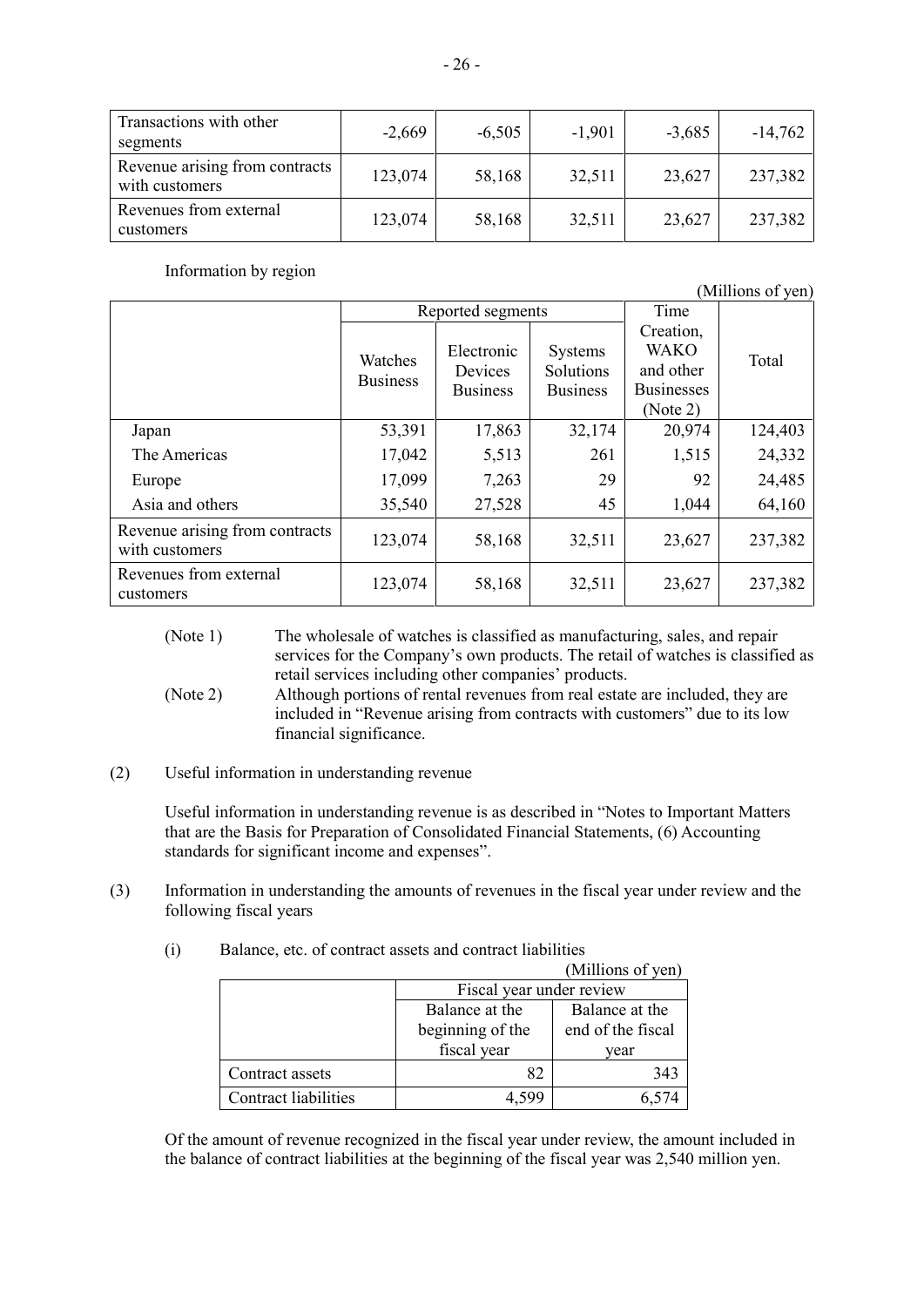(ii) Transaction prices allocated to remaining performance obligations

The Company has applied the practical expedient to notes on transaction prices allocated to remaining performance obligations. Contracts with an initially expected term of one year or less are not included in the notes. The performance obligations primarily relate to the Systems Solutions Business. The total transaction prices allocated to remaining performance obligations and the period in which the Company expects to recognize the amounts as revenue are as follows.

|                                     | (Millions of yen)        |
|-------------------------------------|--------------------------|
|                                     | Fiscal year under review |
| One year or less                    |                          |
| Over one year, two years or less    | 764                      |
| Over two years, three years or less | 573                      |
| Over three years                    | 596                      |
| Total                               |                          |

#### 12. Presentation of Amounts

In the Consolidated Balance Sheet, Consolidated Statement of Income, Consolidated Statements of Changes in Equity, and Notes to Consolidated Financial Statements, any amount less than one million yen is discarded.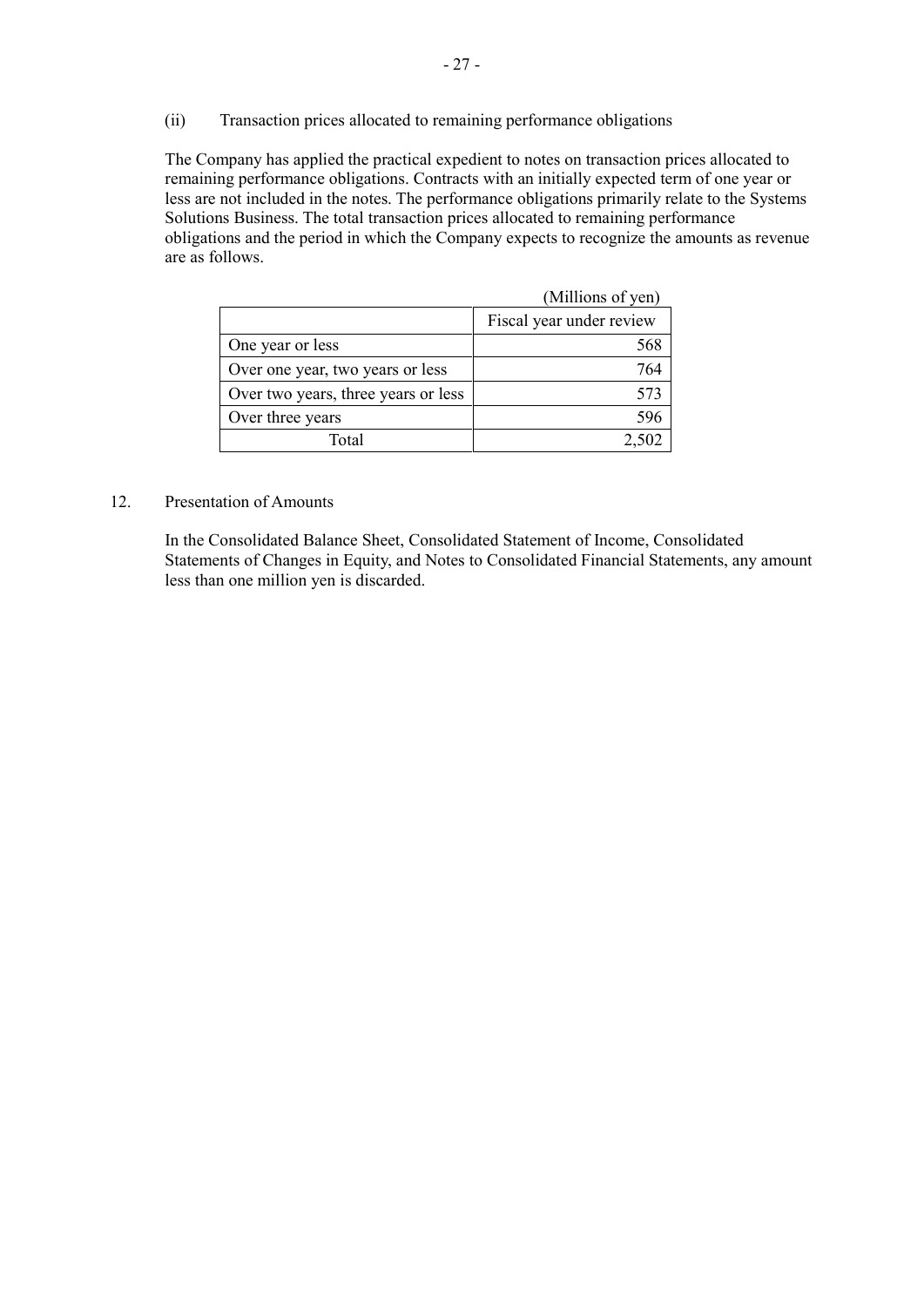# [Translation]

#### **Non-Consolidated Statements of Changes in Equity** (From April 1, 2021 to March 31, 2022)

Millions of yen

|                                                            | Shareholders' equity |                             |                             |                             |                               |                                                                             |                               |                    |                                      |
|------------------------------------------------------------|----------------------|-----------------------------|-----------------------------|-----------------------------|-------------------------------|-----------------------------------------------------------------------------|-------------------------------|--------------------|--------------------------------------|
|                                                            |                      | Capital surplus             |                             |                             | Retained earnings             |                                                                             |                               |                    |                                      |
|                                                            | Share<br>capital     | Legal<br>capital<br>surplus | Other<br>capital<br>surplus | Total<br>capital<br>surplus | Legal<br>retained<br>earnings | Other<br>retained<br>earnings<br>Retained<br>earnings<br>brought<br>forward | Total<br>retained<br>earnings | Treasury<br>shares | Total<br>sharehol<br>ders'<br>equity |
| Balance at beginning of<br>period                          | 10,000               | 2,378                       | 4,246                       | 6,625                       | 121                           | 21,189                                                                      | 21,310                        | $-288$             | 37,646                               |
| Changes during period                                      |                      |                             |                             |                             |                               |                                                                             |                               |                    |                                      |
| Dividends of surplus                                       |                      |                             |                             |                             |                               | $-2,067$                                                                    | $-2,067$                      |                    | $-2,067$                             |
| Profit                                                     |                      |                             |                             |                             |                               | 3,257                                                                       | 3,257                         |                    | 3,257                                |
| Purchase of treasury<br>shares                             |                      |                             |                             |                             |                               |                                                                             |                               | $-1$               | $-1$                                 |
| Disposal of treasury<br>shares                             |                      |                             | $-0$                        | $-0$                        |                               |                                                                             |                               | $\theta$           | $\theta$                             |
| Disposal of treasury<br>stock by ownership<br>plan trust   |                      |                             |                             |                             |                               |                                                                             |                               | 24                 | 24                                   |
| Net changes of items<br>other than shareholders'<br>equity |                      |                             |                             |                             |                               |                                                                             |                               |                    |                                      |
| Total changes during<br>period                             |                      |                             | $-0$                        | $-0$                        |                               | 1,190                                                                       | 1,190                         | 23                 | 1,213                                |
| Balance at end of period                                   | 10,000               | 2,378                       | 4,246                       | 6,625                       | 121                           | 22,379                                                                      | 22,500                        | $-265$             | 38,860                               |

| Millions of yen |  |
|-----------------|--|
|                 |  |

|                                                         | Valuation and translation adjustments                           |                                          |                                 |                                                   |                  |
|---------------------------------------------------------|-----------------------------------------------------------------|------------------------------------------|---------------------------------|---------------------------------------------------|------------------|
|                                                         | Valuation<br>difference on<br>available-for-<br>sale securities | Deferred gains<br>or losses on<br>hedges | Revaluation<br>reserve for land | Total valuation<br>and translation<br>adjustments | Total net assets |
| Balance at beginning of period                          | 9,792                                                           | $-133$                                   | 8,190                           | 17,849                                            | 55,495           |
| Changes during period                                   |                                                                 |                                          |                                 |                                                   |                  |
| Dividends of surplus                                    |                                                                 |                                          |                                 |                                                   | $-2,067$         |
| Profit                                                  |                                                                 |                                          |                                 |                                                   | 3,257            |
| Purchase of treasury shares                             |                                                                 |                                          |                                 |                                                   | -1               |
| Disposal of treasury shares                             |                                                                 |                                          |                                 |                                                   | $\overline{0}$   |
| Disposal of treasury stock by<br>ownership plan trust   |                                                                 |                                          |                                 |                                                   | 24               |
| Net changes of items other<br>than shareholders' equity | 341                                                             | 69                                       |                                 | 411                                               | 411              |
| Total changes during period                             | 341                                                             | 69                                       |                                 | 411                                               | 1,624            |
| Balance at end of period                                | 10,134                                                          | $-64$                                    | 8,190                           | 18,260                                            | 57,120           |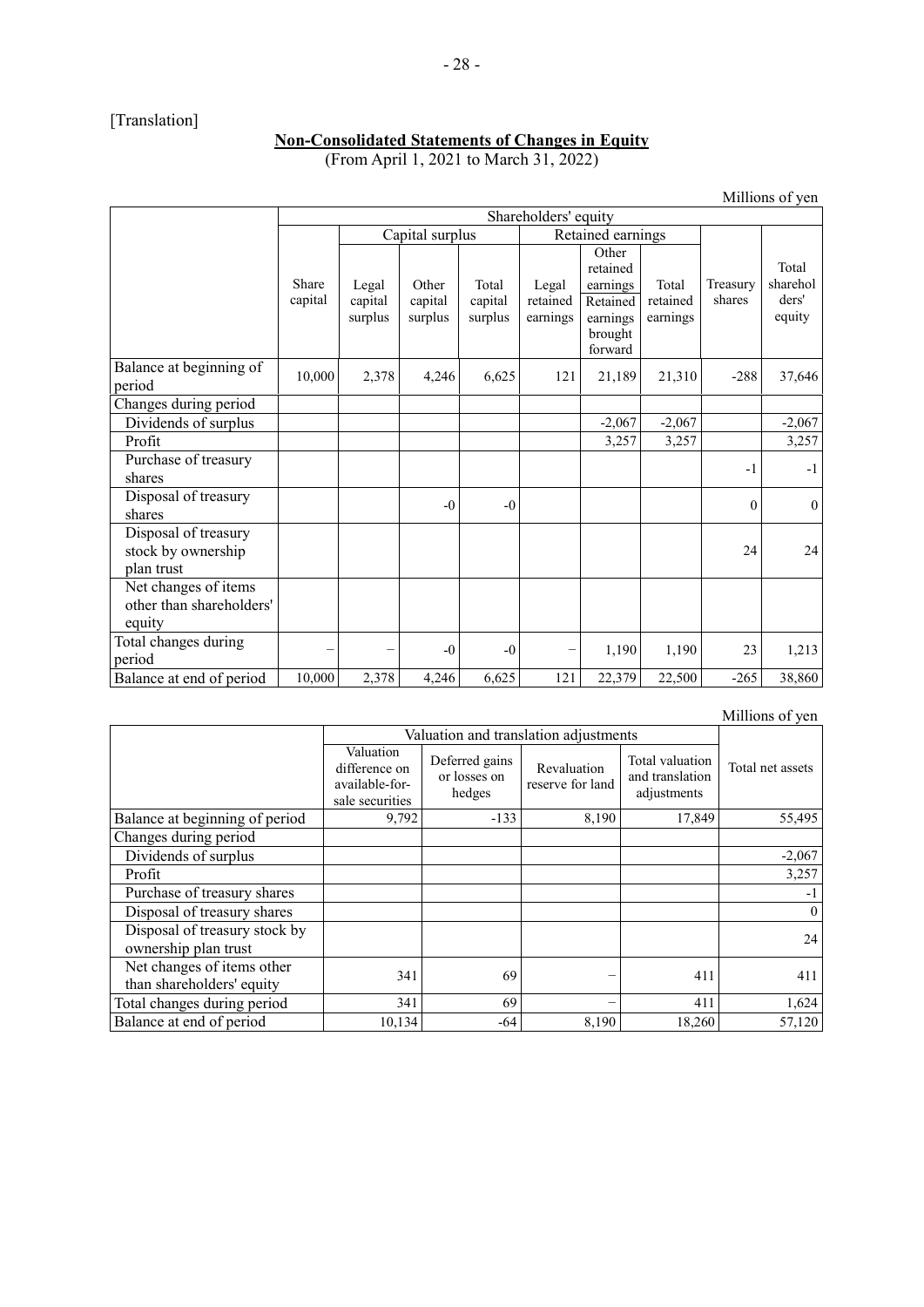- 1. Notes to Significant Accounting Policies
- (1) Standards and methods for evaluating securities
	- (i) Shares in subsidiaries and affiliates: Stated at cost using the moving-average method
	- (ii) Available-for-sale securities: Securities other than shares, etc. that do not have a market price: Market value method

Shares, etc. that do not have a market price: Mainly stated at cost using the moving-average method

- (iii) Investment Limited Partnership: Stated on a net basis equivalent to equity interests, based on the most recent financial statements available according to the financial reporting date stipulated in the partnership agreement
- (2) Standards and methods for evaluating derivatives
	- (i) Derivatives: Market value method
- (3) Depreciation methods for non-current assets
	- (i) Property, plant and equipment (excluding leased assets): The straight-line method is used for buildings (excluding equipment attached to buildings), and equipment attached to buildings, and structures acquired on or after April 1, 2016, and the declining-balance method for other property, plant and equipment. For a useful life, the estimated economic life is used, which reflects the usable period, actual period of use, and other factors for each asset.
	- (ii) Intangible assets (excluding leased assets) The straight-line method is used. As for software for in-house use, the straight-line method is used with a usable period of 5 years.
	- (iii) Leased assets Lease assets relating to finance lease without transfer of ownership: The straight-line method is used with a useful life of the lease period and with a residue value of zero.
- (4) Accounting standards for significant allowances and provisions
	- (i) Allowance for doubtful accounts: In order to prepare for possible losses on uncollectible receivables held, estimated uncollectible amounts are posted: for general receivables, according to the historical percentage of uncollectibles, and for doubtful receivables, considering the probability of collection.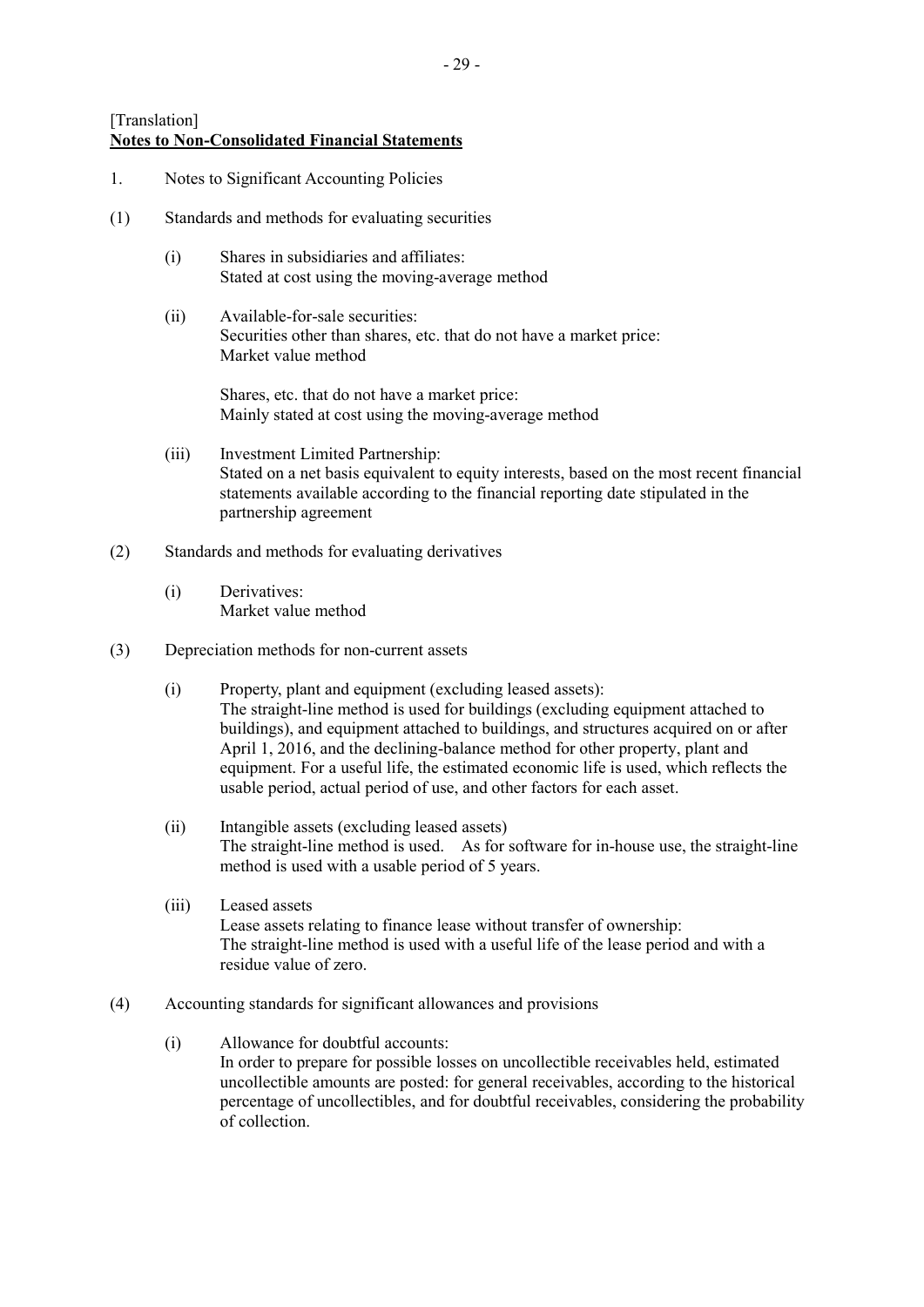(ii) Provision for bonuses: In order to prepare for payment of bonuses to employees, a provision is made based on the estimated bonus payments, which are attributable to the fiscal year under review.

- (iii) Allowance for investment loss of subsidiaries and associates: In order to prepare for possible losses on investments to subsidiaries and associates, an amount deemed necessary is provided after considering the financial position of each company and based on a respective review. The allowance for investment loss of subsidiaries and associates of 4 million yen is directly reduced from the amount of shares of subsidiaries and associates.
- (iv) Provision for stock benefits: The Company has posted an estimated amount, as of the end of the fiscal year under review, for the obligation to deliver shares, as a provision for the delivery of its shares to the Executive Directors in accordance with the Rules for Delivery of Shares to Officers.
- (5) Accounting standards for income and expenses

The Company's revenues consist of dividend from subsidiaries and associates, management fee income, and royalty income. Among these, management fee income represents the Company's obligations to perform services related to consolidated management and management of each associate based on contracts with each associate. Royalty income represents the Company's obligations to license the use of trademarks based on contracts with associates.

The performance obligations for such management fee income and royalty income are recognized as revenue according to the contract period.

- (6) Hedge accounting method
	- (i) Hedge accounting method

Deferred hedge accounting is employed. However, with regard to forward exchange contracts and the like that meet the requirements for deferral hedge accounting ("*furiate-shori*"), deferral hedge accounting is employed; with regard to interest-rate swaps that meet the requirements for exceptional accounting ("*tokurei-shori*"), exceptional accounting is employed.

- (ii) Means of hedging and hedged items: Forward exchange contracts and foreign currency deposits to hedge foreign exchangerate fluctuation risks regarding foreign currency-denominated trade payables and receivables and the like; and interest-rate swaps to avoid fluctuation risks regarding borrowings on floating interest rate.
- (iii) Hedging policy Forward exchange contracts, foreign currency deposits and interest-rate swaps are hedged to avoid exchange- and interest-rate fluctuation risks present in hedged items in accordance with the Company's internal rules, and no speculative transactions are conducted.
- (iv) Assessment of hedge effectiveness Hedge effectiveness is assessed by analysis of the percentage between the accumulated cash flow changes of hedged items and the accumulated cash flow changes by means of hedging. However, the assessment of hedge effectiveness is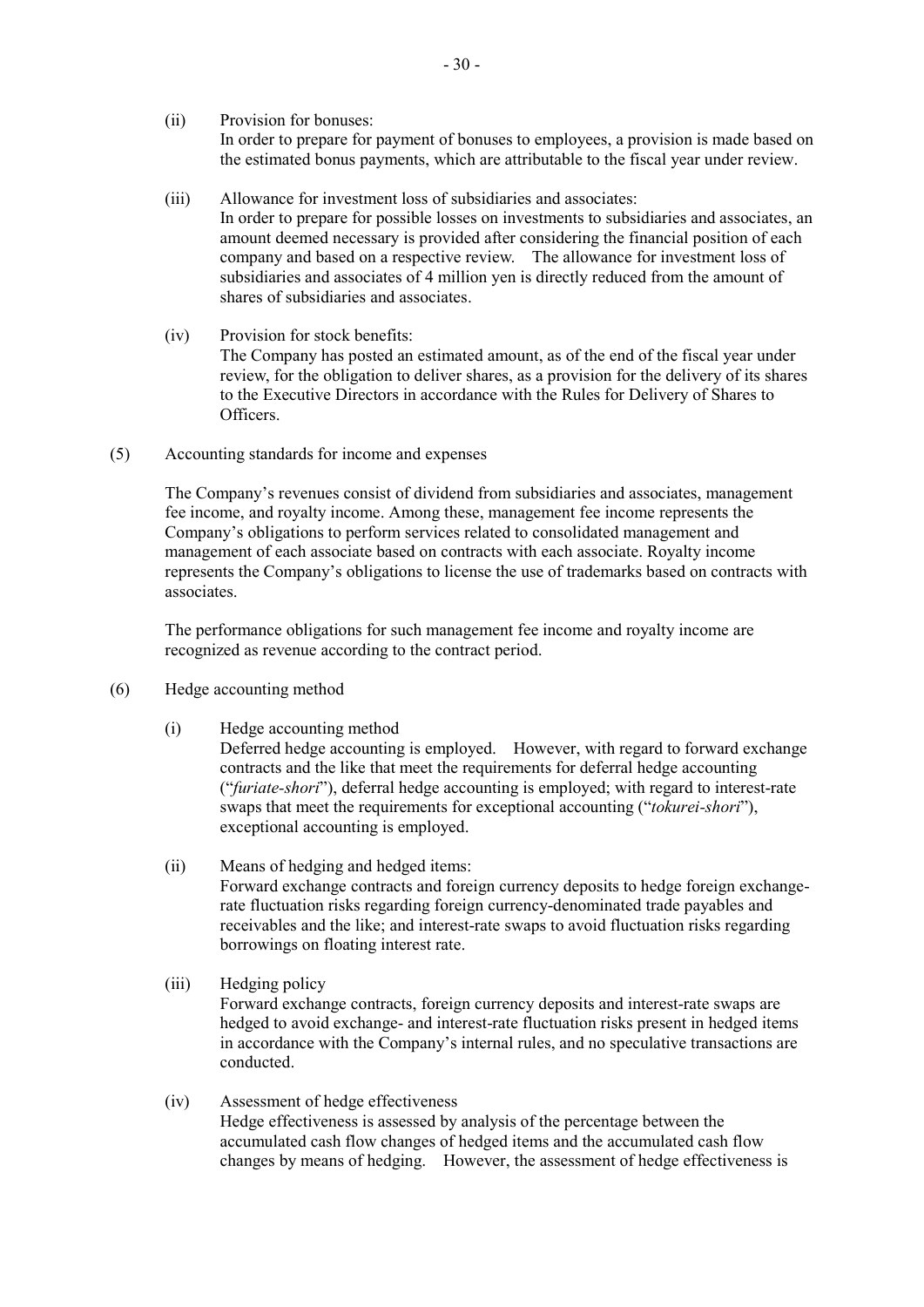omitted if the material conditions of the means of hedging and the hedged items are the same.

(7) Application of consolidated taxation system

Consolidated taxation system is applied.

(8) Adoption of tax effect accounting for the transition from the consolidated taxation system to the group tax sharing system

As for the items subjected to the transition to the group tax sharing system established under the "Act on Partial Revision of the Income Tax Act, etc." (Act No. 8 of 2020), as well as the items reviewed under the non-consolidated taxation system in conjunction with the transition to the group tax sharing system, the provisions of Paragraph 44 of the "Implementation Guidance on Tax Effect Accounting" (ASBJ Guidance No. 28, issued on February 16, 2018) are not adopted in accordance with the treatment under Paragraph 3 of the "Practical Solution on the Treatment of Tax Effect Accounting for the Transition from the Consolidated Taxation System to the Group Tax Sharing System" (PITF No. 39, issued on March 31, 2020). The amounts of deferred tax assets and deferred tax liabilities are calculated based on the provisions of the Income Tax Act before the revision.

From the beginning of the following fiscal year, the Company plans to apply the "Practical Solution on the Accounting and Disclosure Under the Group Tax Sharing System" (PITF No. 42, issued on August 12, 2021), which provides for the accounting treatment and disclosure of income taxes, local income taxes, and tax effect accounting, when the group tax sharing system is adopted.

2. Notes to Changes in Accounting Policies

Application of the Accounting Standard for Revenue Recognition, etc.

The Company has applied the "Accounting Standard for Revenue Recognition" (ASBJ Statement No. 29, issued on March 31, 2020; hereinafter, the "Revenue Recognition Accounting Standard") and the "Implementation Guidance on Accounting Standard for Revenue Recognition" (ASBJ Guidance No. 30, issued on March 26, 2021), effective from the beginning of the fiscal year under review, and recognizes revenue in the amount expected to be received in exchange for promised goods or services at the time when control of these goods or services is transferred to customers. This application has no impact on the financial statements.

Application of the Accounting Standard for Fair Value Measurement, etc.

The Company has applied the "Accounting Standard for Fair Value Measurement" (ASBJ Statement No. 30, issued on July 4, 2019; hereinafter, the "Fair Value Measurement Accounting Standard"), etc., effective from the beginning of the fiscal year under review. In accordance with the transitional treatment provided for in Paragraph 19 of the Fair Value Measurement Accounting Standard and Paragraph 44-2 of the "Accounting Standard for Financial Instruments" (ASBJ Statement No. 10, issued on July 4, 2019), the Company will apply the new accounting policy prescribed by the Fair Value Measurement Accounting Standard, etc. into the future. However, this application has no impact on the financial statements.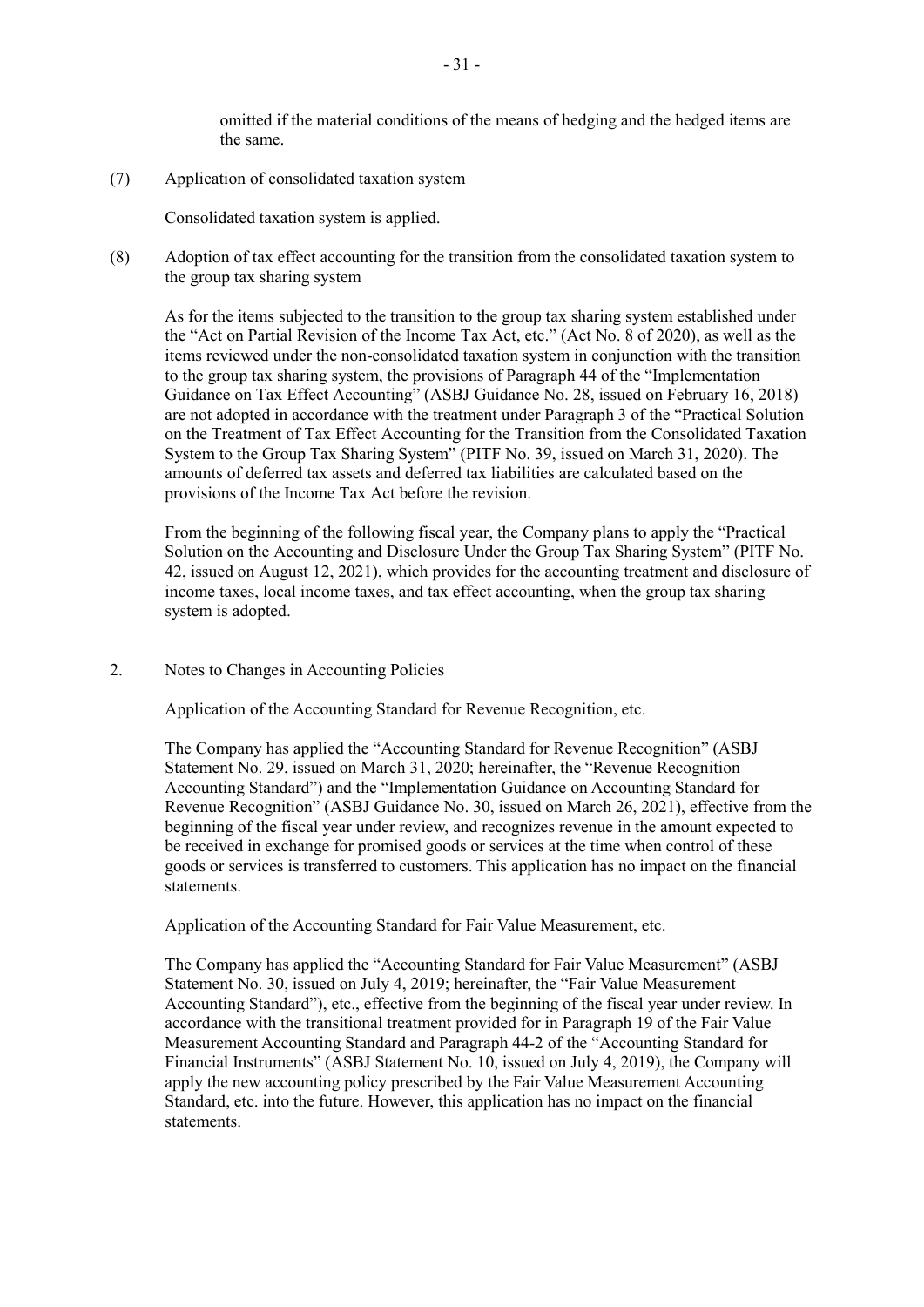3. Notes to Accounting Estimates

Evaluation of deferred tax assets

(1) Amount posted in the financial statements for the fiscal year under review

Deferred tax liabilities 3,685 million yen

As stated in "5. Notes to Tax Effect Accounting" of the Notes to Non-Consolidated Financial Statements, deferred tax assets of 856 million yen and deferred tax liabilities of 4,541 million yen are presented after offsetting.

(2) Information useful for understanding the content of accounting estimates

Deferred tax assets are posted if they are judged to be recoverable by making reasonable estimates of when future taxable income will occur and its amount based on business plans, etc. Such estimates may be affected by changes in uncertain economic conditions, etc. in the future. If the actual timing of when the taxable income occurs and its amount differ from the estimates, it may significantly affect the amount of deferred tax assets in the financial statements for the following fiscal year.

As stated in "1. Notes to Significant Accounting Policies (7)," the Company has applied the consolidated taxation system. Accordingly, estimates for the income tax portion have been made for the entire consolidated taxation group.

(Accounting estimates associated with the spread of the novel coronavirus)

Although it is still difficult to predict when the novel coronavirus will be contained, the Company has made accounting estimates of the recoverability, etc. of deferred tax assets, based on an assumption that economic activities will recover in Japan and overseas from the following fiscal year onward.

- 4. Notes to Non-Consolidated Balance Sheet, Statements of Income, and Statements of Changes in Equity
- (1) Accumulated depreciation of Property, plant and equipment 10,655 million yen

(2) Monetary claims, monetary debts and transactions with subsidiaries and associates

| (i)   | Short-term receivables                         | 55,694 million yen |
|-------|------------------------------------------------|--------------------|
| (ii)  | Short-term payables                            | 8,147 million yen  |
| (iii) | Long-term receivables                          | 5,882 million yen  |
| (iv)  | Long-term payables                             | 1,615 million yen  |
| (v)   | Operating revenue                              | 11,679 million yen |
| (vi)  | Operating expenses                             | 5,877 million yen  |
| (vii) | Transactions other than operating transactions | 11,977 million yen |

(3) Revaluation of land for business use

Land for business use was revaluated pursuant to the "Act on Revaluation of Land" (Act No. 34 promulgated on March 31, 1998), and valuation differences which correspond to taxes are posted as "Deferred tax liabilities for land revaluation" of "Liabilities" and the balance thereof is posted as "Revaluation reserve for land" of "Net assets".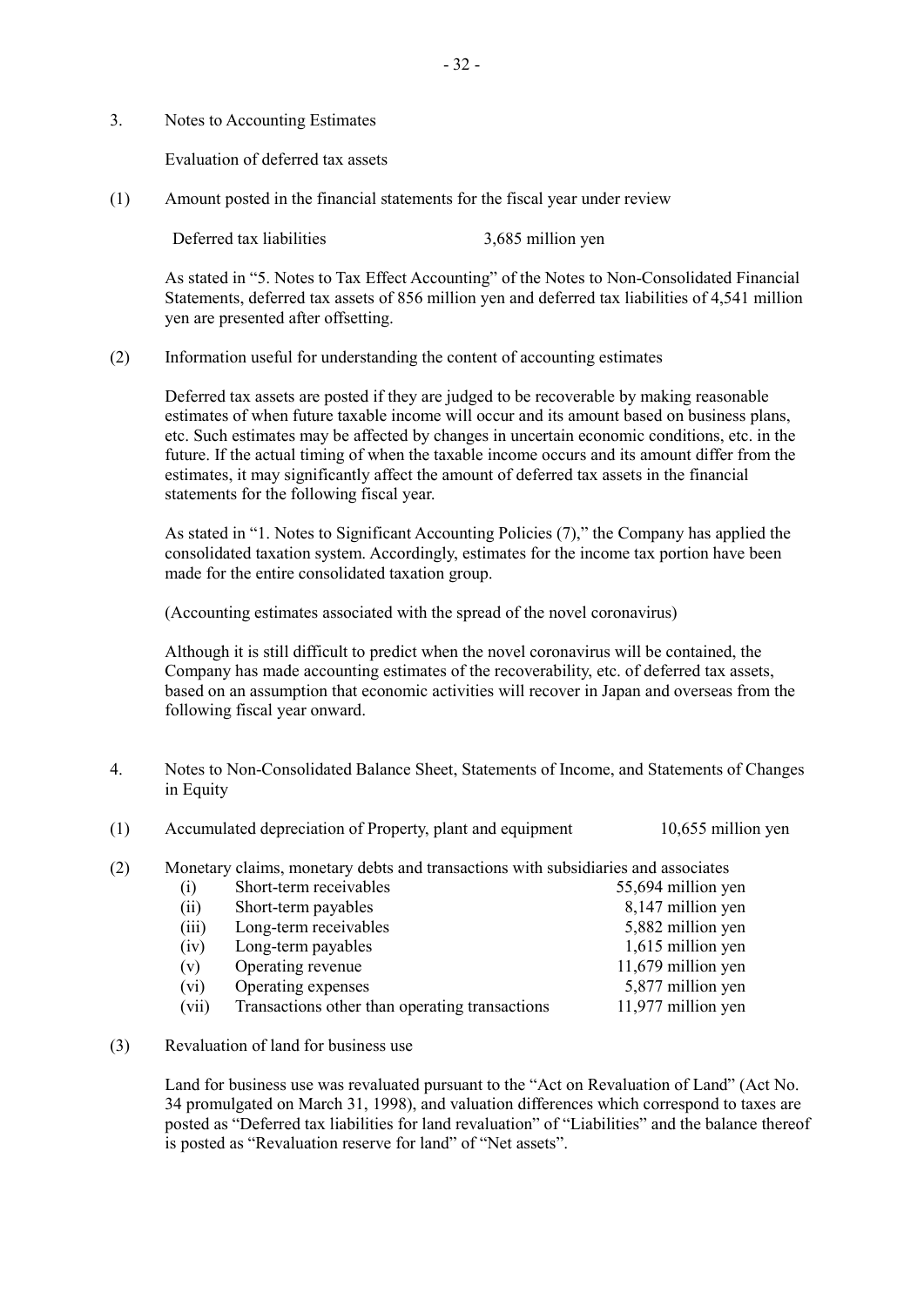(i) Method of revaluation:

Land for business use was evaluated based on the main-street land price set forth in Article 2, item 4 of the "Order for Enforcement of the Act on Revaluation of Land (Cabinet Order No. 119 promulgated on March 31, 1998), and that land without a main-street land price was evaluated based on the assessed value of fixed assets as set forth in item 3 thereof, with reasonable adjustment.

- (ii) Date of revaluation: March 31, 2001
- (4) Notes to lending stock

Out of shares of subsidiaries and associates, 46 million yen is for lending stock.

(5) Loan commitment agreement

The Company has concluded loan commitment agreements with two banks in order to carry out efficient funding of working capital. The balance of unused line of credit, etc. under the loan commitment agreements at the end of the fiscal year under review is as follows.

| Total amount of loan commitment | 33,500 million yen |
|---------------------------------|--------------------|
| Borrowing balance               | 12,900 million yen |
| <b>Balance</b>                  | 20,600 million yen |

# (6) Notes to Statements of Income

"Reversal of allowance for investment loss of subsidiaries and affiliates" under "Extraordinary income" consists of reversal of provision for loss of subsidiaries and associates (1,380 million yen) and reversal of provision of allowance for doubtful accounts for subsidiaries and associates (302 million yen).

In addition, "Loss on the spread of infectious disease" under extraordinary losses is mainly for fixed costs incurred during the suspension of business.

(7) Notes to Statements of Changes in Equity

Type and number of treasury shares at the end of the fiscal year under review Common shares 139,482 shares 139,482 shares

The number of shares above includes 78,800 shares of the Company held in the Board Benefit Trust (BBT) as a result of the introduction of the BBT plan.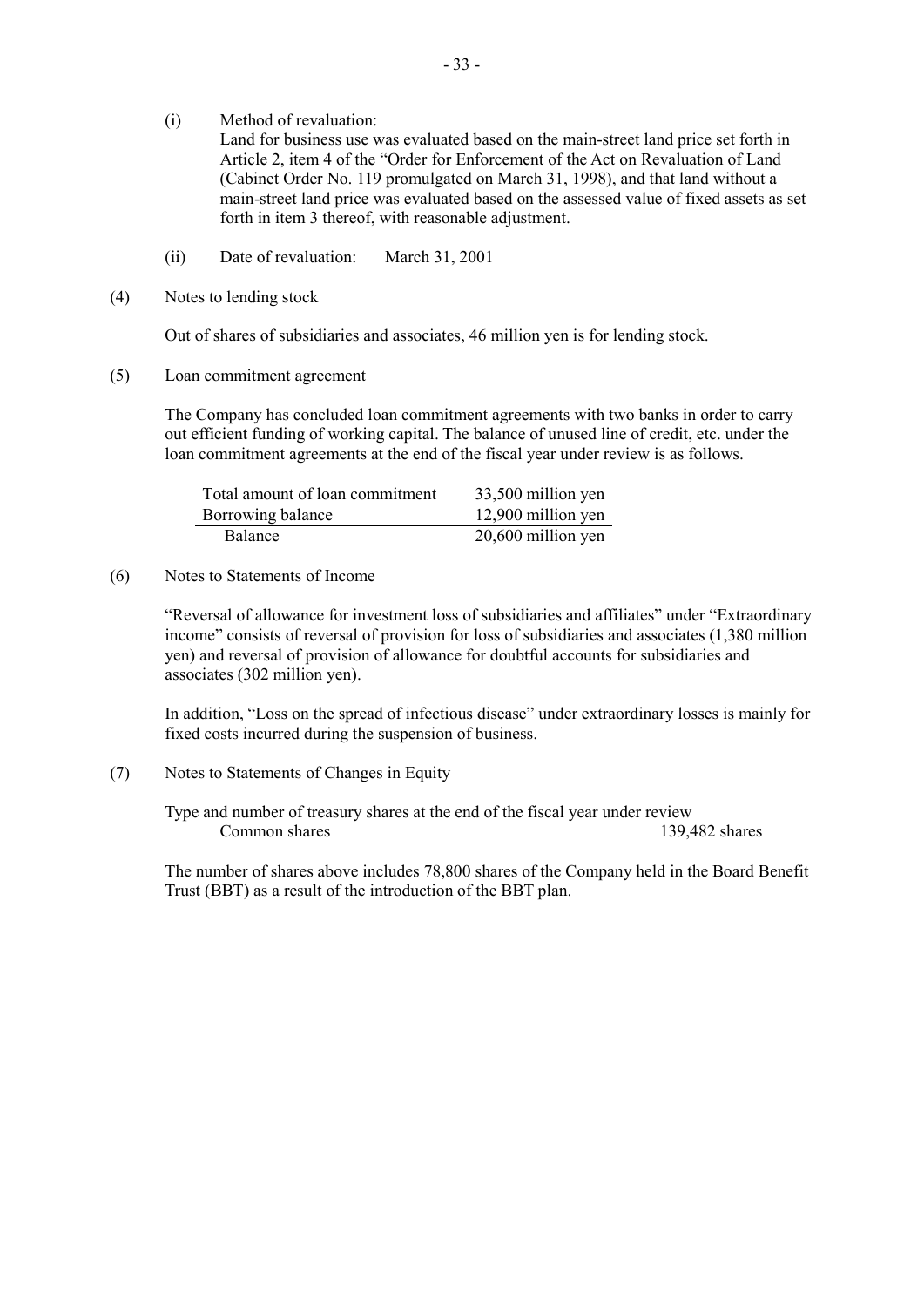# 5. Notes to Tax Effect Accounting

Breakdown by major reason for incurring deferred tax assets and deferred tax liabilities

| Deferred tax assets                        |                       |
|--------------------------------------------|-----------------------|
| Provision for bonuses                      | 143 million yen       |
| Allowance for doubtful accounts            | 1,786 million yen     |
| Loss on valuation of shares in             | 8,202 million yen     |
| subsidiaries                               |                       |
| Allowance for investment loss of           | 1 million yen         |
| subsidiaries and associates                |                       |
| Impaired loss on non-current assets        | 713 million yen       |
| Assets for adjustment of profit and loss   | 1,197 million yen     |
| due to transfer                            |                       |
| Long-term accounts payable - other         | 8 million yen         |
| Loss carried forward                       | 2,406 million yen     |
| Other                                      | 197 million yen       |
| Deferred tax assets - subtotal             | 14,656 million yen    |
| Valuation-related reserves concerning loss | -1,628 million yen    |
| carried forward                            |                       |
| Valuation-related reserves concerning the  | $-12,171$ million yen |
| sum of deductible temporary differences    |                       |
| Valuation-related reserves-subtotal        | -13,800 million yen   |
| Deferred tax assets - total                | 856 million yen       |
| Deferred tax liabilities                   |                       |
| Assets for adjustment of profit and loss   | 20 million yen        |
| due to transfer                            |                       |
| Valuation difference on available-for-sale | 4,472 million yen     |
| securities                                 |                       |
| Other                                      | 48 million yen        |
| Deferred tax liabilities - total           | 4,541 million yen     |
| Net deferred tax assets (liabilities)      | -3,685 million yen    |

Other than the above items, "deferred tax liabilities" concerning "revaluation reserve for land" was 3,614 million yen.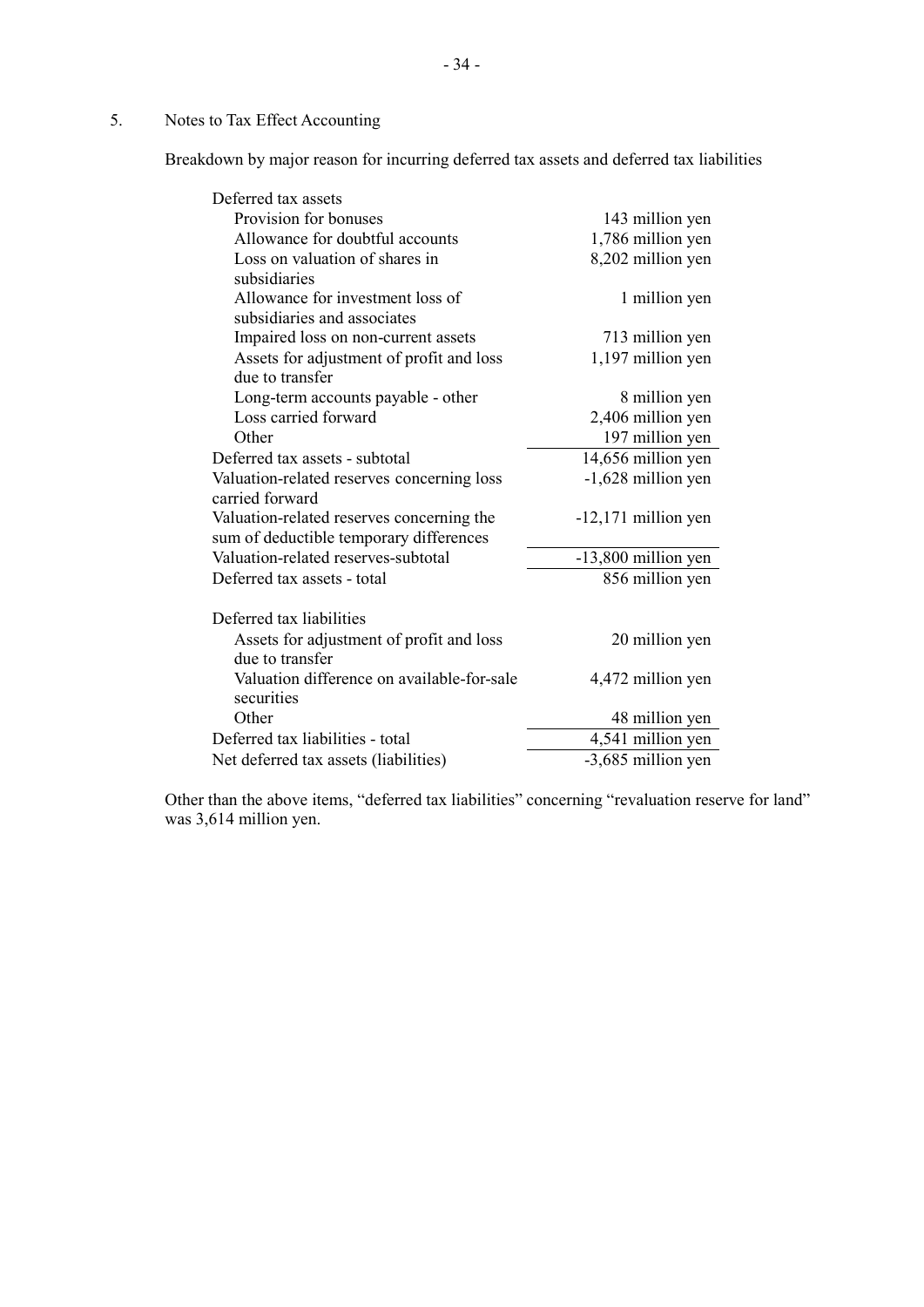# 6. Notes to Transactions with Related Parties

| Attributes                                    | Name of company                     | Ratio of voting<br>rights held $(\% )$ | Relationship<br>with related<br>party | Content of<br>transaction | Transaction<br>amount<br>(million yen) | Item | Term-end<br>balance<br>(million<br>yen) |
|-----------------------------------------------|-------------------------------------|----------------------------------------|---------------------------------------|---------------------------|----------------------------------------|------|-----------------------------------------|
| Major<br>shareholder<br>(company,<br>$etc.$ ) | Sanko Kigyo K.K. (Closer parties or | (Direct)<br>agreed parties)<br>6.2     | $10.8$ Property<br>lease-in, etc.     | Property<br>lease-in      | 609                                    |      |                                         |

(1) Parent company and major corporate shareholders

#### (2) Subsidiaries and associates, etc.

| Attributes | Name of company                    | Ratio of holding<br>of voting rights,<br>etc. $(\%$ | Relationship<br>with related<br>party | Content of<br>transaction                            | Transaction<br>amount<br>(million yen) | Item                                 | Term-end<br>balance<br>(million<br>yen) |
|------------|------------------------------------|-----------------------------------------------------|---------------------------------------|------------------------------------------------------|----------------------------------------|--------------------------------------|-----------------------------------------|
|            | <b>SEIKO WATCH</b>                 |                                                     | Interlocking                          | Royalty<br>income                                    | 1,841                                  | Accounts<br>receivable -<br>other    | 1,105                                   |
|            | <b>CORPORATION</b>                 | $(direct)$ 100.0                                    | directorate                           | Management<br>fee income                             | 1,257                                  | Accounts<br>payable -<br>other       | $\overline{2}$                          |
|            | WAKO Co., Ltd.                     | (direct) $100.0$                                    | Interlocking<br>directorate           | Property<br>lease-out                                | 279                                    | Accrued<br>income                    |                                         |
|            | Shirakawa Estate<br>Co., Ltd.      | $(direct)$ 100.0                                    | Interlocking<br>directorate           | Property<br>lease-in                                 |                                        | Accounts<br>195 payable -<br>other   | $\theta$                                |
| Subsidiary | Seiko Instruments<br>Inc.          | (direct) 100.0                                      | Interlocking<br>directorate           | Property<br>lease-in                                 | 501                                    | Accounts<br>payable -<br>other       | 97                                      |
|            |                                    |                                                     |                                       | Property<br>lease-out                                | 223                                    | Accrued<br>income                    | 69                                      |
|            |                                    |                                                     |                                       | Personnel<br>expenses for<br>seconded<br>individuals |                                        | Accounts<br>1,594 payable -<br>other | 127                                     |
|            | <b>SEIKO Solutions</b><br>Inc.     | (direct) 100.0                                      | Interlocking<br>directorate           | Property<br>lease-out                                | 691                                    | Accrued<br>income                    | 38                                      |
|            | <b>SEIKO</b> Time<br>Creation Inc. | (direct) $100.0$                                    | Interlocking<br>directorate           | Underwriting<br>of capital<br>increase               | 7,775                                  |                                      |                                         |

(Note) Transaction terms and policies to determine them

- 1) The terms for property lease-in are determined based on the same standards as for general transaction terms after considering market price. In the Statements of Income, the property rents payable are offset with property rents receivable.
- 2) Royalty income is determined based on the standards similar to general transaction terms.
- 3) Management fee income is determined by mutual consultation between the Company and a directly consolidated subsidiary, taking into consideration the nature of its business.
- 4) Regarding property rents receivable, those of owned property leased out for business use are determined linked to relevant income, and those leased out as office or the like